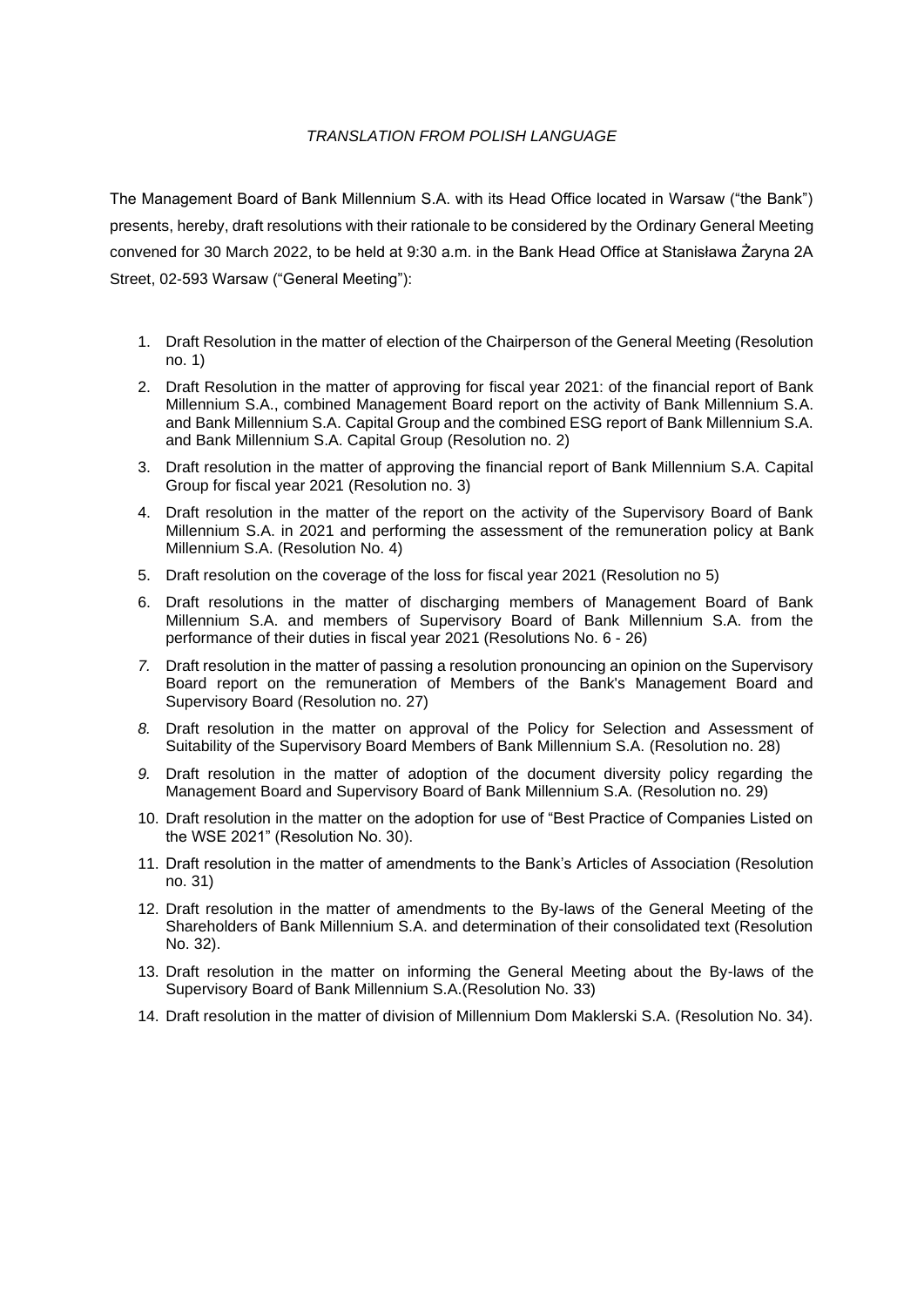*DRAFT*

# *RESOLUTION NO. 1*

*of the Ordinary General Meeting of Bank Millennium S.A. of 30 March 2022 in the matter of electing Chairman the General Meeting*

Pursuant to art. 409 § 1 of the Code of Commercial Companies and § 5 and 6 of the Bylaws of the General Meeting of the Shareholders of Bank Millennium S.A., the Ordinary General Meeting appoints you \_\_\_\_\_\_\_\_\_\_\_\_\_\_\_\_\_\_\_ Chairman of the Ordinary General Meeting.

# *Justification:*

*The Chairman of the General Meeting of Shareholders shall be elected from among the persons entitled to participate in the General Meeting of Shareholders.*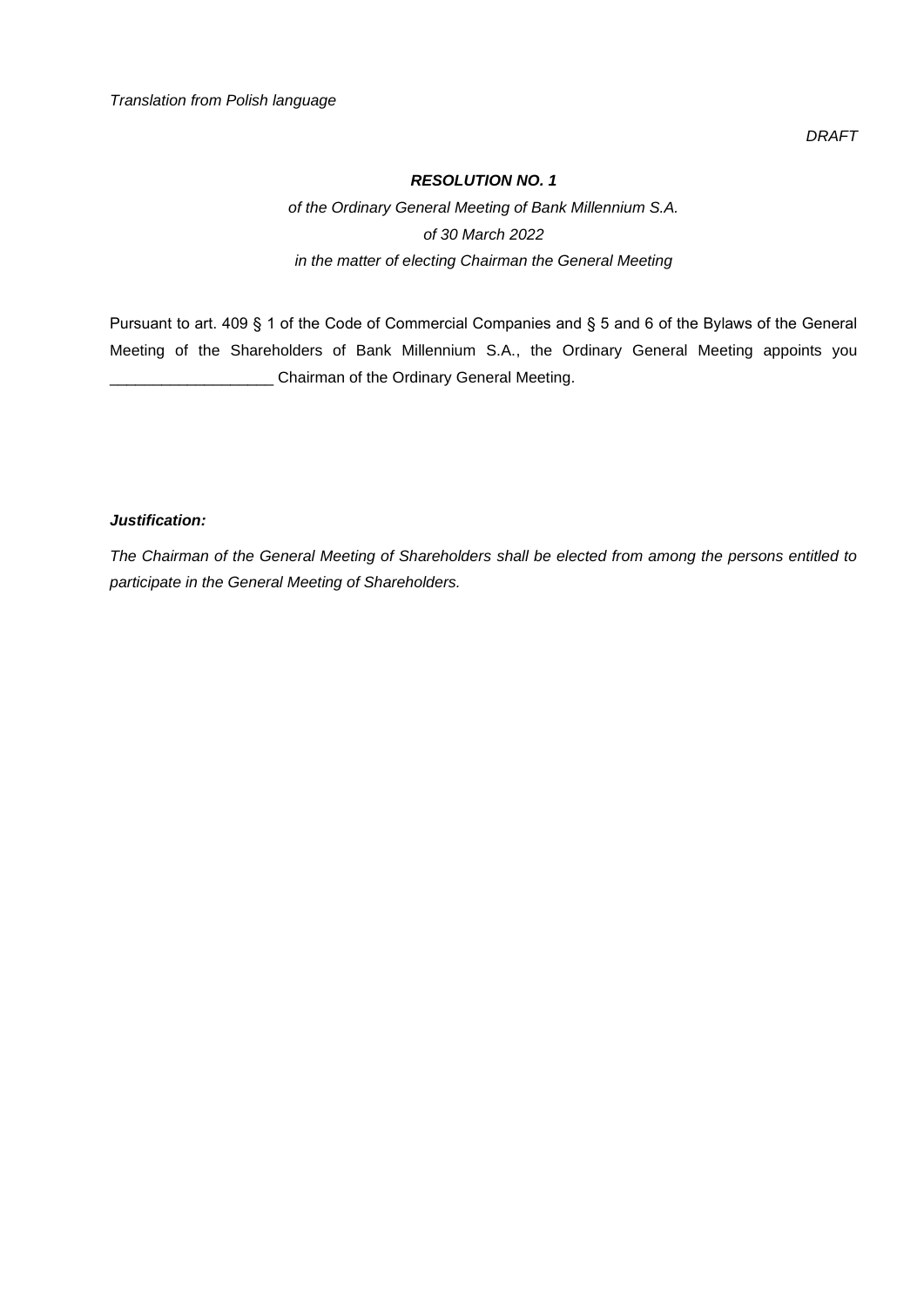*of the Ordinary General Meeting of Bank Millennium S.A.*

#### *of 30 March 2022*

*in the matter of approval for fiscal year 2021: of the financial report of Bank Millennium S.A. and combined Management Board Report on the activity of Bank Millennium S.A. and Bank Millennium S.A. Capital Group and the combined ESG report of Bank Millennium S.A. and Bank Millennium S.A. Capital Group.*

Pursuant to art. 393 item 1, art. 395 § 2 item 1 and § 5 of the Code of Commercial Companies and § 8 sect. 1 item 1 of the Articles of Association of Bank Millennium S.A. the Ordinary General Meeting resolves as follows:

§ 1

The Ordinary General Meeting hereby approves:

1/ audited financial report of Bank Millennium S.A. for fiscal year 2021 containing:

- a/ profit and loss account for the period from 1 January do 31 December 2021 showing a loss of PLN 1 357 452 thousand;
- b/ total income report for the period from 1 January do 31 December 2021 showing a loss of PLN 2 200 148 thousand;
- c/ balance sheet prepared as of 31 December 2021, which on the assets and liabilities side shows the total of PLN 103 388 069 thousand;
- d/ statement on changes in equity from 1 January do 31 December 2021;
- e/ cash flow account for the period from 1 January do 31 December 2021 showing an increase of net cash flow by the sum of PLN 1 785 810 thousand;
- f/ accounting policies and notes for the financial report;
- 2) combined Management Board report on the activity of Bank Millennium S.A. and Bank Millennium S.A. Capital Group for fiscal year 2021;
- 3) combined ESG Report of Bank Millennium S.A. and Bank Millennium S.A. Capital Group on fiscal year 2021.

§ 2

The Resolution shall come into force as of the day of its adoption.

#### *Justification:*

*The financial report of Bank Millennium S.A. for fiscal year 2021, combined Management Board Report on the activity of Bank Millennium S.A. and Bank Millennium S.A. Capital Group in fiscal 2021, combined ESG*  report of Bank Millennium S.A. and Bank Millennium S.A. Capital Group for fiscal year 2021 and the *Management Board motion on the coverage of the loss for fiscal year 2021 were examined by the Supervisory Board, in the mode required by law.*

*The Supervisory Board recognised that the above documents satisfied the requirements of law and were consistent with facts and presented the Bank's activity in a correct manner and the coverage of the loss for fiscal year 2021, proposed by the Management Board was justified.*

*The financial report of Bank Millennium S.A. Capital Group for fiscal year 2021 was audited by an independent auditor examining the reports of the Bank and Bank Millennium S.A. Capital Group. The auditor*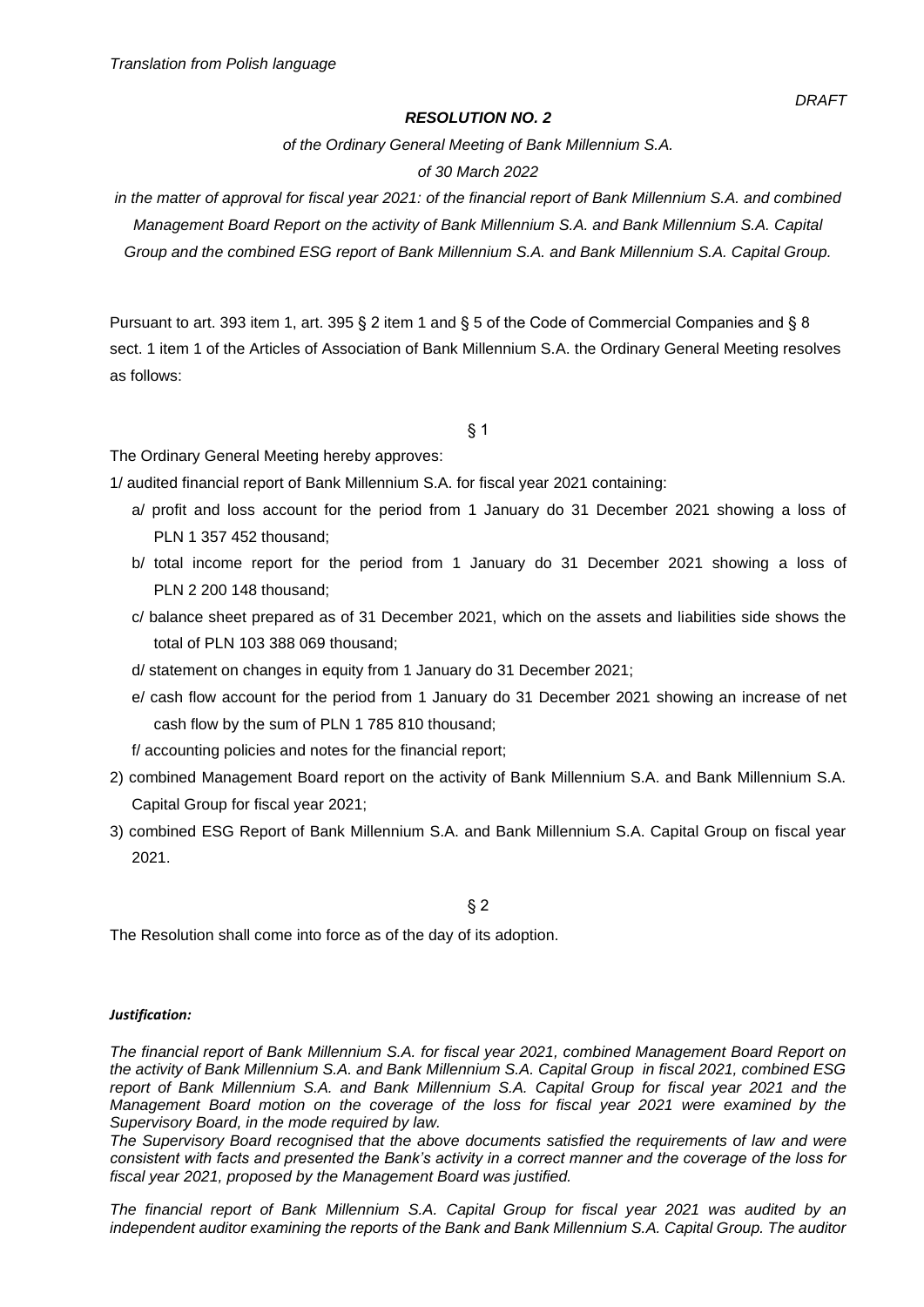*also performed the assessment, to the extent required by law, of the combined Management Board report on the activity of the Bank and the Bank Capital Group in fiscal year 2021.*

*The auditor in its issued opinion stated in particular that the Bank's audited financial report presented fairly and clearly the assets and the financial situation of the Bank as of 31 December 2021.*

*In the opinion of the Bank's Management Board, the above evaluations constitute a proper recommendation to the General Meeting for the approval of the submitted documents in accordance with this draft resolution.*

*Translation from Polish language*

#### *RESOLUTION NO. 3*

*DRAFT*

# *of the Ordinary General Meeting of Bank Millennium S.A. of 30 March 2022 in the matter of approving the financial report of the Bank Millennium S.A. Capital Group*

*for fiscal year 2021.*

Pursuant to art. 395 § 5 Code of Commercial Companies, the Ordinary General Meeting resolves as follows:

§ 1

The Ordinary General Meeting of Shareholders hereby approves the audited consolidated financial report of the Bank Millennium S.A. Capital Group for fiscal year 2021 containing:

- a/ consolidated profit and loss account for the period from 1 January do 31 December 2021 showing a loss of PLN 1 331 866 thousand;
- b/ consolidated total income report for the period from 1 January do 31 December 2021 showing a loss of PLN 2 390 356 thousand;
- c/ consolidated balance sheet prepared as of 31 December 2021, which on the assets and liabilities side shows the total of PLN 103 913 908 thousand;
- d/ statement on changes in consolidated equity from 1 January to 31 December 2021;
- e/ consolidated cash flow account for the period from 1 January do 31 December 2021 showing an increase of net cash flow by the sum of PLN 1 785 810 thousand;
- f/ accounting policies and notes for the consolidated financial report.

§ 2

The Resolution shall come into force as of the day of its adoption.

#### *Justification:*

*The financial report of Bank Millennium S.A. Capital Group for fiscal year 2021 was audited by an independent auditor examining the reports of the Bank and Capital Group of Bank Millennium S.A.*

*The auditor in its issued opinion stated in particular that the consolidated financial statement of the Bank Millennium S.A. Capital Group presented fairly and clearly the assets and financial position of the Capital Group as of 31 December 2021.*

*The documents referred to in the draft resolutions have been audited in accordance with the procedure required by the Supervisory Board.*

*The Supervisory Board recognised that the above documents satisfied the requirements of law and were consistent with the facts and correctly presented the activity of Bank Millennium S.A. Capital Group.*

*In the opinion of the Bank's Management Board, the above evaluations constitute a proper recommendation to the General Meeting for the approval of the submitted documents in accordance with this draft resolution.*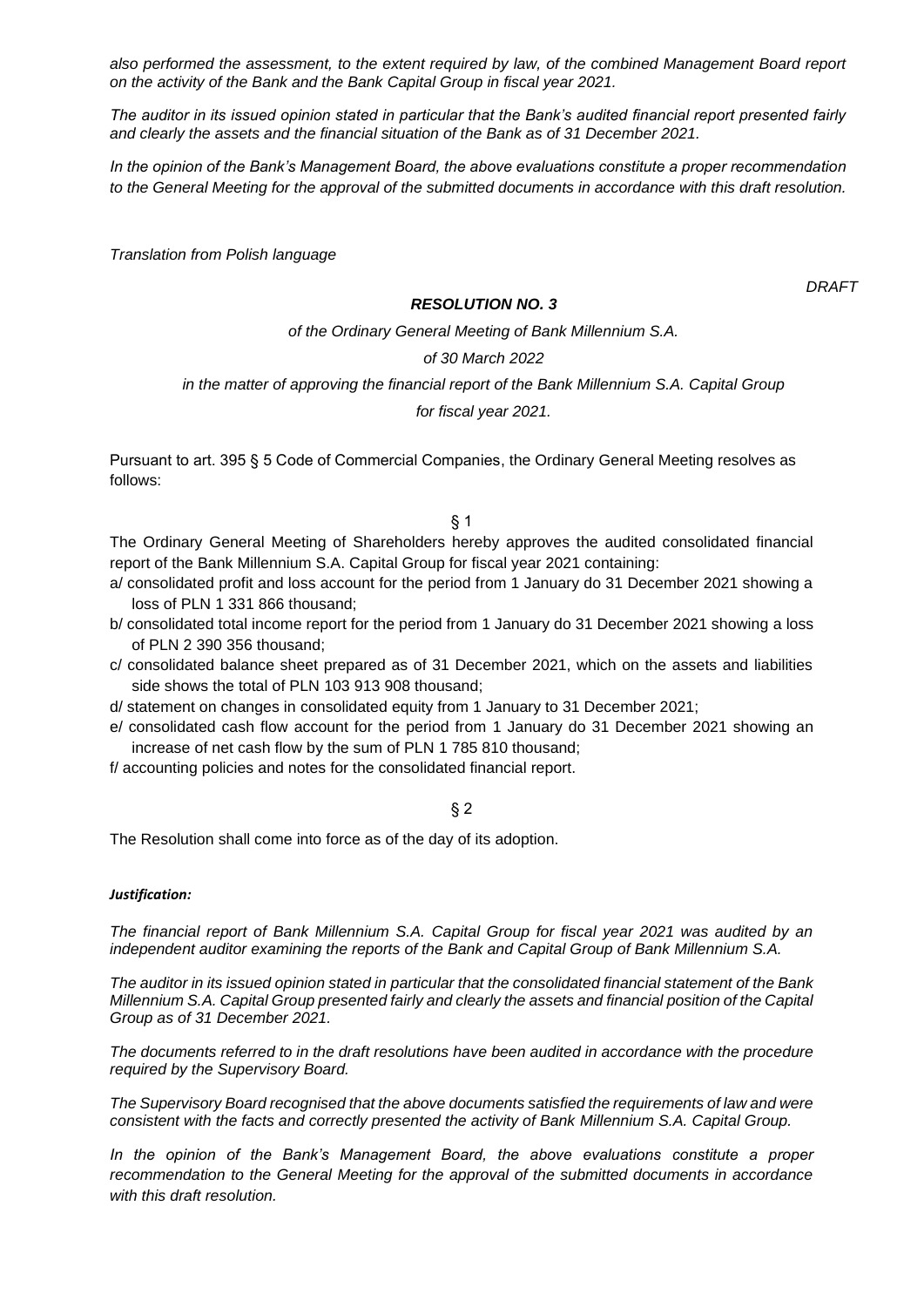*of the Ordinary General Meeting of Bank Millennium SA*

*of 30 March 2022* 

# *in the matter of approving the report on the activity of the Supervisory Board in 2021 and performing the assessment of the remuneration policy at Bank Millennium S.A.*

Pursuant to art. 382 § 3 of the Code of Commercial Companies and § 9 and § 17 sect. 3 of the Bank's Articles of Association, as well as in connection with the requirements resulting from "Principles of the Corporate Governance for Supervised Institutions", adopted by the Polish Financial Supervision Authority on 22.07.2014 ("Principles") and Best Practice of Companies Listed on the WSE 2021, the Ordinary General Meeting of Shareholders resolves as follows:

§ 1

The Ordinary General Meeting:

- I. approves the report on the activity of the Supervisory Board of Bank Millennium S.A. ("Board") in 2021 covering:
- 1. A summary of the 2021 activity of the Board and its committees: Audit Committee, Personnel Committee, Strategic Committee and Committee for Risk Matters, in accordance with principle 2.11.2 of "Best Practice of Companies Listed on the WSE 2021" ("Best Practice") adopted on 29 March 2021 by the Board of the Stock Exchange in Warsaw ("WSE"), as well as the Board's motion for the General Meeting to grant discharge to the Members of the Bank's bodies in regard of the performance of their duties in fiscal year 2021,
- 2. Information on the composition of the Board and its committees (principle 2.11.1. of Best Practice),
- 3. Report on the assessment of the functioning of the remuneration policy in Bank Millennium S.A., in accordance with § 28 item 3 of the Principles,
- 4. Assessment of the application of (i) the Principles (pursuant to § 27 of the Principles) and (ii) corporate governance principles and the manner of fulfilling the disclosure requirements relating to their application specified in the WSE Bylaws and provisions relating to current and periodical information transferred by issuers of securities along with information on the steps taken by the Board for their assessment (principle 2.11.4. of Best Practice),
- 5. Assessment of the reasonability of expenses incurred by the Bank and the Bank Group to support culture, sports, charitable institutions, the media, social organisations, trade unions and similar objectives (principle 2.11.5. of Best Practice),
- 6. Information about the extent of diversity policy implementation with respect to the Management Board and the Supervisory Board (Principle 2.11.6. of Best Practice),
- 7. Report on the assessment of the combined Management Board report on the activity of Bank Millennium S.A. and Bank Millennium S.A. Capital Group, combined ESG report of Bank Millennium S.A. and Bank Millennium S.A. Capital Group and financial reports of Bank Millennium S.A. and Bank Millennium S.A. Capital Group for fiscal year 2021,
- 8. Report on the assessment of the Management Board motion on the coverage of loss for fiscal year 2021, in accordance with art. 382 § 3 of the Code of Commercial Companies,
- 9. The assessment of the Bank's situation on a consolidated basis taking into account internal control systems, risk management, compliance and internal audit function, including the annual assessment of the functioning of such systems and internal audit function, along with information about the steps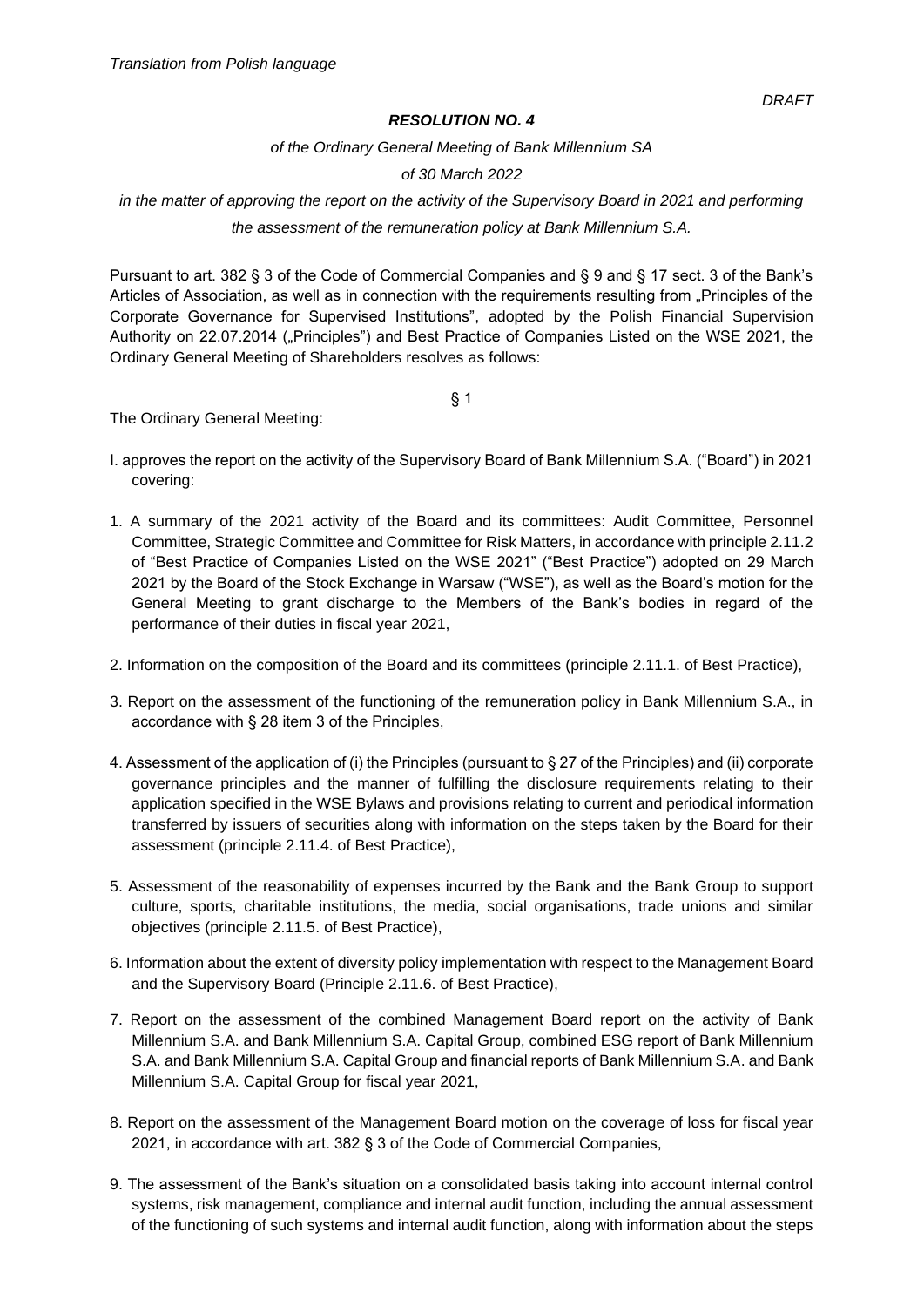taken by the Board in order to perform it (principle 2.11.3. in connection with principle 3.9. of Best Practice).

II. finds, pursuant to the requirements of the Principles, based on information included in the combined Management Board report on the activity of Bank Millennium S.A. and Bank Millennium S.A. Capital Group in 2021, combined ESG report of Bank Millennium S.A. and Bank Millennium S.A. Capital Group for fiscal year 2021 and the assessment included in the Board's report referred to in § 1 item I of this resolution that the remuneration policy employed at Bank Millennium S.A. is conducive to the development and security of the Bank' activity.

§ 2

The Resolution shall come into force as of the day of its adoption.

#### *Justification:*

*The financial report of Bank Millennium S.A. and financial report of the Bank's Capital Group for fiscal year 2021, combined report of the Management Board from the activity of the Bank and the Bank's Capital Group in fiscal year 2021, combined ESG report of Bank Millennium S.A. and Bank Millennium S.A. Capital Group for fiscal year 2021 and the Management Board motion on the coverage of the loss for fiscal year 2021 were examined by the Supervisory Board, in the mode required by law.*

*The Supervisory Board recognised that the above documents satisfied the requirements of law and were consistent with facts and presented the Bank's activity in a correct manner and the coverage of the loss for fiscal year 2021, proposed by the Management Board was justified.*

*Moreover, the Supervisory Board performed suitable evaluations and issued appropriate opinions in accordance with the requirements of the "Principles of the Corporate Governance for Supervised*  Institutions" adopted by the Polish Financial Supervision Authority, as well as "Best Practice of *Companies Listed on the WSE 2021"*

*Pursuant to the content of § 28 sect. 4 of "Principles of the Corporate Governance for Supervised Institutions" the Ordinary General Meeting should assess if the established remuneration policy is conducive to the development and safety of the Bank's activity. The grounds for this assessment are provided in the combined Management Board report on the activity of Bank Millennium S.A. and Bank Millennium S.A. Capital Group in 2021 and report on the assessment of the functioning of the remuneration policy at the Bank by the Supervisory Board, which assessment is contained in the Supervisory Board report.*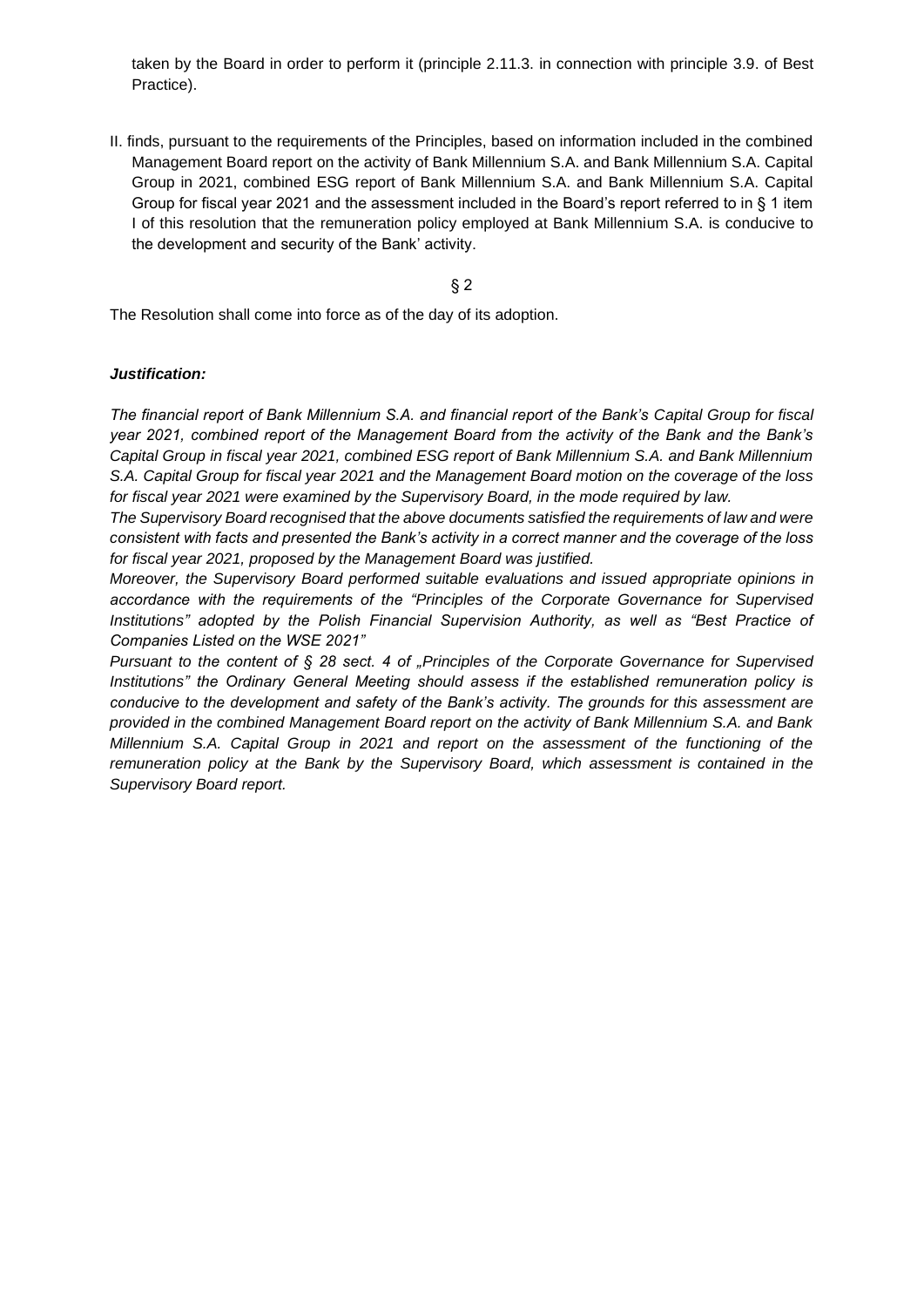#### *of the Ordinary General Meeting of Bank Millennium S.A.*

#### *of 30 March 2022*

#### *on the coverage of the loss for fiscal year 2021*

Pursuant to art. 395 § 2 item 2 of the Code of Commercial Companies and § 8 sect. 1 item 2, § 36 and § 37 of the Bank's Articles of Association, the Ordinary General Meeting resolves as follows:

- 1. To cover the loss of Bank Millennium S.A. for the fiscal year ending on 31 December 2021 in the amount of 1 357 451 533,94 PLN, the Ordinary General Meeting shall allocate the amount of 1 357 451 533,94 PLN from the reserve capital.
- 2. The Resolution shall come into force as of the day of its adoption.

#### *Justification:*

*The loss for fiscal year 2021 results from creating provisions for legal risk connected with FX mortgage loans, while the Bank has the full capacity to generate - now and in the future - considerable operating profits. The Management Board considers it rational and desirable to apply to the Bank's Ordinary General Meeting to adopt resolution on coverage of loss for fiscal year 2021, according to which the General Meeting would decide to allocate the amount of 1 357 451 533,94 PLN from the reserve capital to cover the said loss.*

#### *Justification for draft resolutions no 6 - 12:*

*The resolutions pertain to matters which must be considered by the Ordinary General Meeting upon the completion of the fiscal year.* 

*The Supervisory Board of Bank Millennium S.A. issued a positive opinion concerning the activities of the Management Board implemented in 2021 and recommends granting discharge for all Management Board Members of the Bank in regard of the performance of their duties in 2021.*

*Translation from Polish language* 

*DRAFT*

## *RESOLUTION NO. 6*

*of the Ordinary General Meeting of Bank Millennium S.A.*

#### *of 30 March 2022.*

*in the matter of granting discharge to Mr Joao Nuno Lima Bras Jorge - Chairman of the Management Board (CEO) of Bank Millennium S.A., in regard of the performance of his duties in fiscal year 2021*

Pursuant to art. 393 item 1, art. 395 § 2 item 3 of the Code of Commercial Companies and § 8 sect. 1 item 3 of the Bank's Articles of Association, the Ordinary General Meeting of Shareholders resolves to grant discharge to Mr. Joao Nuno Lima Bras Jorge - Chairman of the Management Board of Bank Millennium S.A., in regard of the performance of his duties for the period from 1.01.2021 till 31.12.2021.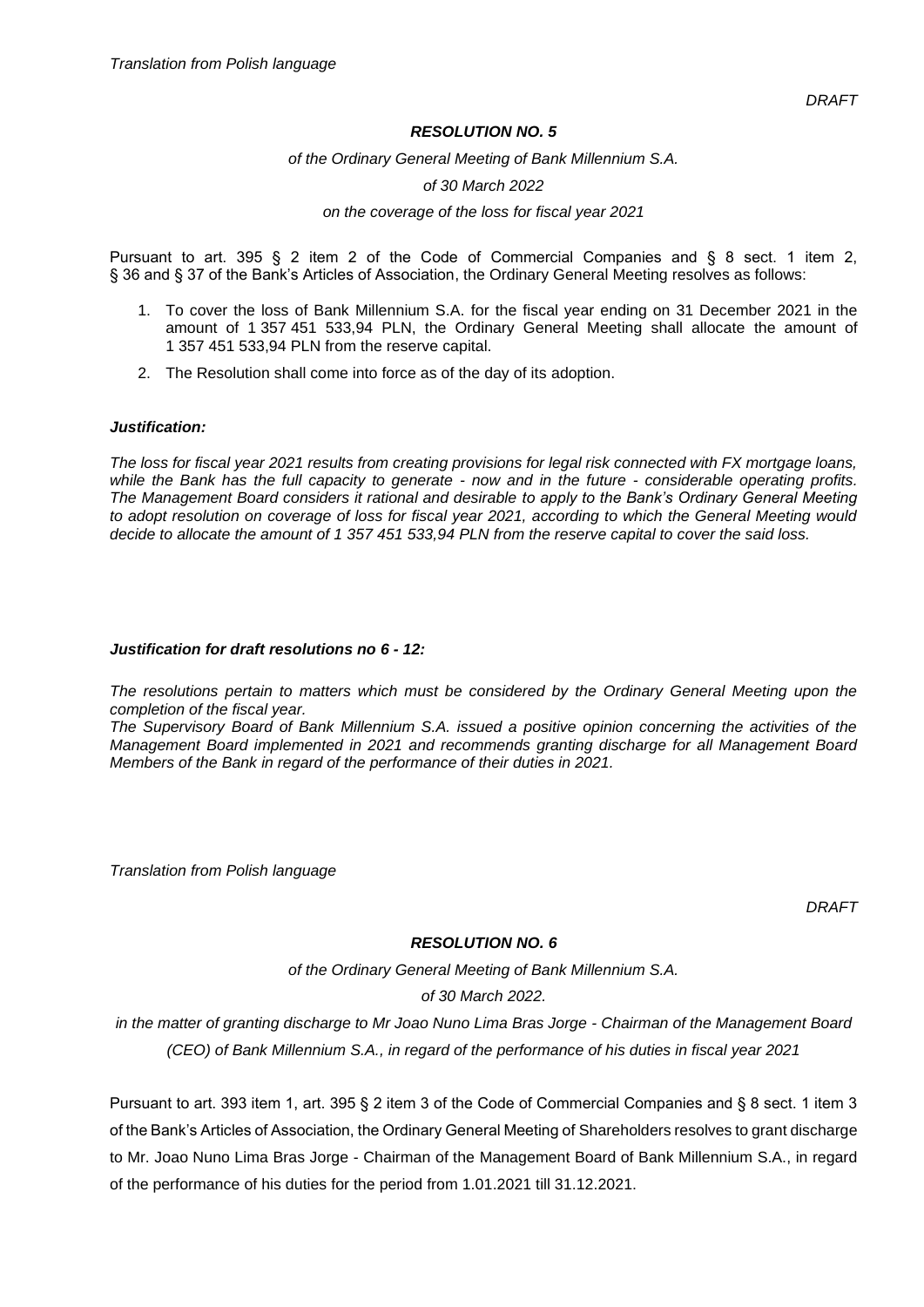*of the Ordinary General Meeting of Bank Millennium S.A.*

# *of 30 March 2022*

*in the matter of granting discharge to Mr Fernando Maria Cardoso Rodrigues Bicho - Deputy Chairman of the Management Board of Bank Millennium S.A., in regard of the performance of his duties in fiscal year 2021*

Pursuant to art. 393 item 1, art. 395 § 2 item 3 of the Code of Commercial Companies and § 8 sect. 1 item 3 of the Bank's Articles of Association, the Ordinary General Meeting of Shareholders resolves to grant discharge to Mr. Fernando Maria Cardoso Rodrigues Bicho – Deputy Chairman of the Management Board of Bank Millennium S.A., in regard of the performance of his duties for the period from 1.01.2021 till 31.12.2021.

*Translation from Polish language*

*DRAFT*

## *RESOLUTION NO. 8*

*of the Ordinary General Meeting of Bank Millennium S.A.*

*of 30 March 2022*

*in the matter of granting discharge to Mr Wojciech Haase - Member of the Management Board of Bank Millennium S.A., in regard of the performance of his duties in fiscal year 2021*

Pursuant to art. 393 item 1, art. 395 § 2 item 3 of the Code of Commercial Companies and § 8 sect. 1 item 3 of the Bank's Articles of Association, the Ordinary General Meeting of Shareholders resolves to grant discharge to Mr. Wojciech Haase - Member of the Management Board of Bank Millennium S.A., in regard of the performance of his duties for the period from 1.01.2021 till 31.12.2021.

*Translation from Polish language*

*DRAFT*

# *RESOLUTION NO. 9*

*of the Ordinary General Meeting of Bank Millennium S.A. of 30 March 2022 in the matter of granting discharge to Mr Andrzej Gliński - Member of the Management Board of Bank Millennium S.A., in regard of the performance of his duties in fiscal year 2021*

Pursuant to art. 393 item 1, art. 395 § 2 item 3 of the Code of Commercial Companies and § 8 sect. 1 item 3 of the Bank's Articles of Association, the Ordinary General Meeting of Shareholders resolves to grant discharge to Mr. Andrzej Gliński - Member of the Management Board of Bank Millennium S.A., in regard of the performance of his duties for the period from 1.01.2021 till 31.12.2021.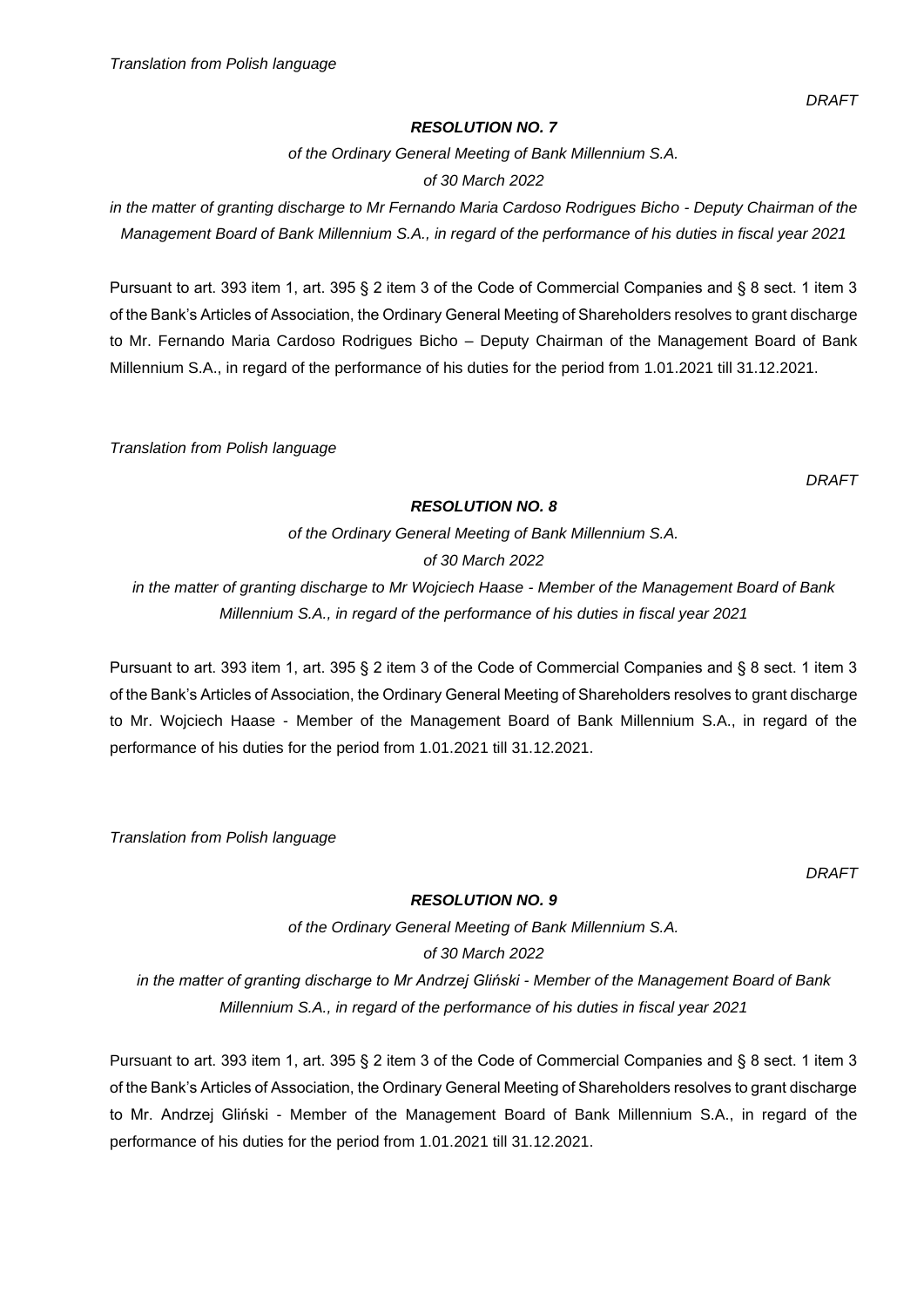*DRAFT*

#### *RESOLUTION NO. 10*

*of the Ordinary General Meeting of Bank Millennium S.A. of 30 March 2022*

*in the matter of granting discharge to Mr Wojciech Rybak - Member of the Management Board of Bank Millennium S.A., in regard of the performance of his duties in fiscal year 2021*

Pursuant to art. 393 item 1, art. 395 § 2 item 3 of the Code of Commercial Companies and § 8 sect. 1 item 3 of the Bank's Articles of Association, the Ordinary General Meeting of Shareholders resolves to grant discharge to Mr. Wojciech Rybak - Member of the Management Board of Bank Millennium S.A., in regard of the performance of his duties for the period from 1.01.2021 till 31.12.2021.

*Translation from Polish language*

*DRAFT*

# *RESOLUTION NO. 11*

*of the Ordinary General Meeting of Bank Millennium S.A. of 30 March 2022*

*in the matter of granting discharge to Mr Antonio Ferreira Pinto Junior - Member of the Management Board* of *Bank Millennium S.A., in regard of the performance of his duties in fiscal year 2021*

Pursuant to art. 393 item 1, art. 395 § 2 item 3 of the Code of Commercial Companies and § 8 sect. 1 item 3 of the Bank's Articles of Association, the Ordinary General Meeting of Shareholders resolves to grant discharge to Mr. Antonio Ferreira Pinto Junior - Member of the Management Board of Bank Millennium S.A., in regard of the performance of his duties for the period from 1.01.2021 till 31.12.2021.

*Translation from Polish language*

 *DRAFT*

# *RESOLUTION NO. 12*

*of the Ordinary General Meeting of Bank Millennium S.A. of 30 March 2022*

*in the matter of granting discharge to Mr Jarosław Hermann* - *Member of the Management Board of Bank Millennium S.A., in regard of the performance of his duties in fiscal year 2021*

Pursuant to art. 393 item 1, art. 395 § 2 item 3 of the Code of Commercial Companies and § 8 sect. 1 item 3 of the Bank's Articles of Association, the Ordinary General Meeting of Shareholders resolves to grant discharge to Mr. Jarosław Hermann - Member of the Management Board of Bank Millennium S.A., in regard of the performance of his duties for the period from 1.01.2021 till 31.12.2021.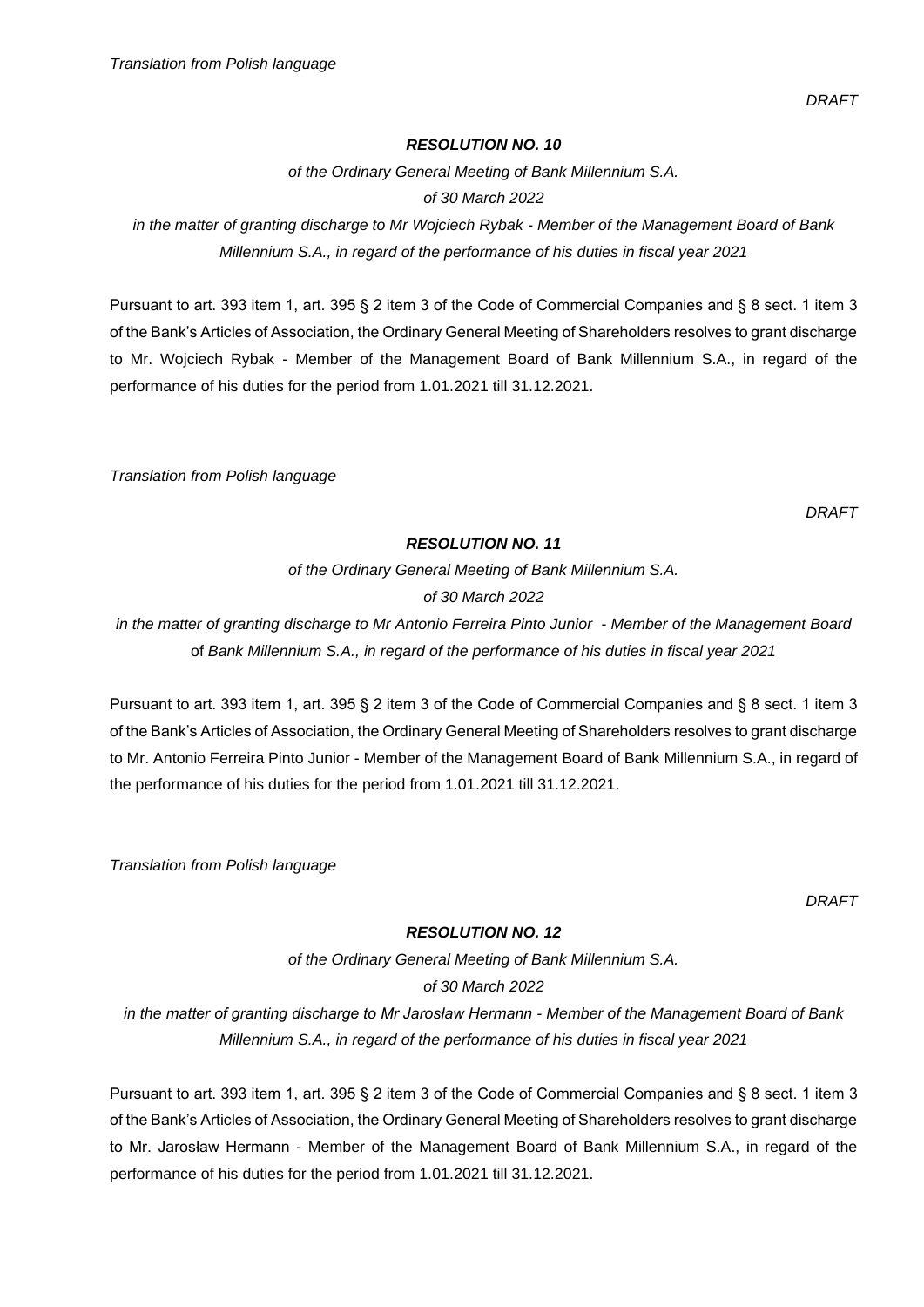#### *Justification for draft resolutions no 13 - 26:*

*The resolutions pertain to matters which must be considered by the Ordinary General Meeting upon the completion of the fiscal year.*

*Translation from Polish language*

*DRAFT*

#### *RESOLUTION NO. 13*

*of the Ordinary General Meeting of Bank Millennium S.A.* 

*of 30 March 2022*

*in the matter of granting discharge to Mr Bogusław Kott - Chairman of the Supervisory Board of Bank Millennium S.A., in regard of the performance of his duties in fiscal year 2021*

Pursuant to art. 393 item 1, art. 395 § 2 item 3 of the Code of Commercial Companies and § 8 sect. 1 item 3 of the Bank's Articles of Association, the Ordinary General Meeting of Shareholders resolves to grant discharge to Mr. Bogusław Kott – Chairman of the Supervisory Board of Bank Millennium S.A., in regard of the performance of his duties for the period from 1.01.2021 till 31.12.2021.

*Translation from Polish language*

 *DRAFT*

#### *RESOLUTION NO. 14*

*of the Ordinary General Meeting of Bank Millennium S.A. of 30 March 2022*

*in the matter of granting discharge to Mr Nuno Manuel da Silva Amado - Deputy Chairman of the Supervisory Board of Bank Millennium S.A., in regard of the performance of his duties in fiscal year 2021*

Pursuant to art. 393 item 1, art. 395 § 2 item 3 of the Code of Commercial Companies and § 8 sect. 1 item 3 of the Bank's Articles of Association, the Ordinary General Meeting of Shareholders resolves to grant discharge to Mr. Nuno Manuel da Silva Amado - Deputy Chairman of the Supervisory Board of Bank Millennium S.A., in regard of the performance of the duties for the period from 1.01.2021 till 31.12.2021.

*Translation from Polish language*

*DRAFT*

# *RESOLUTION NO. 15*

*of the Ordinary General Meeting of Bank Millennium S.A. of 30 March 2022*

*in the matter of granting discharge to Mr Dariusz Rosati - Deputy Chairman and Secretary to the Supervisory Board of Bank Millennium S.A., in regard of the performance of his duties in fiscal year 2021*

Pursuant to art. 393 item 1, art. 395 § 2 item 3 of the Code of Commercial Companies and § 8 sect. 1 item 3 of the Bank's Articles of Association, the Ordinary General Meeting of Shareholders resolves to grant discharge to Mr. Dariusz Rosati - Deputy Chairman and Secretary to the Supervisory Board of Bank Millennium S.A., in regard of the performance of his duties for the period from 1.01.2021 till 31.12.2021.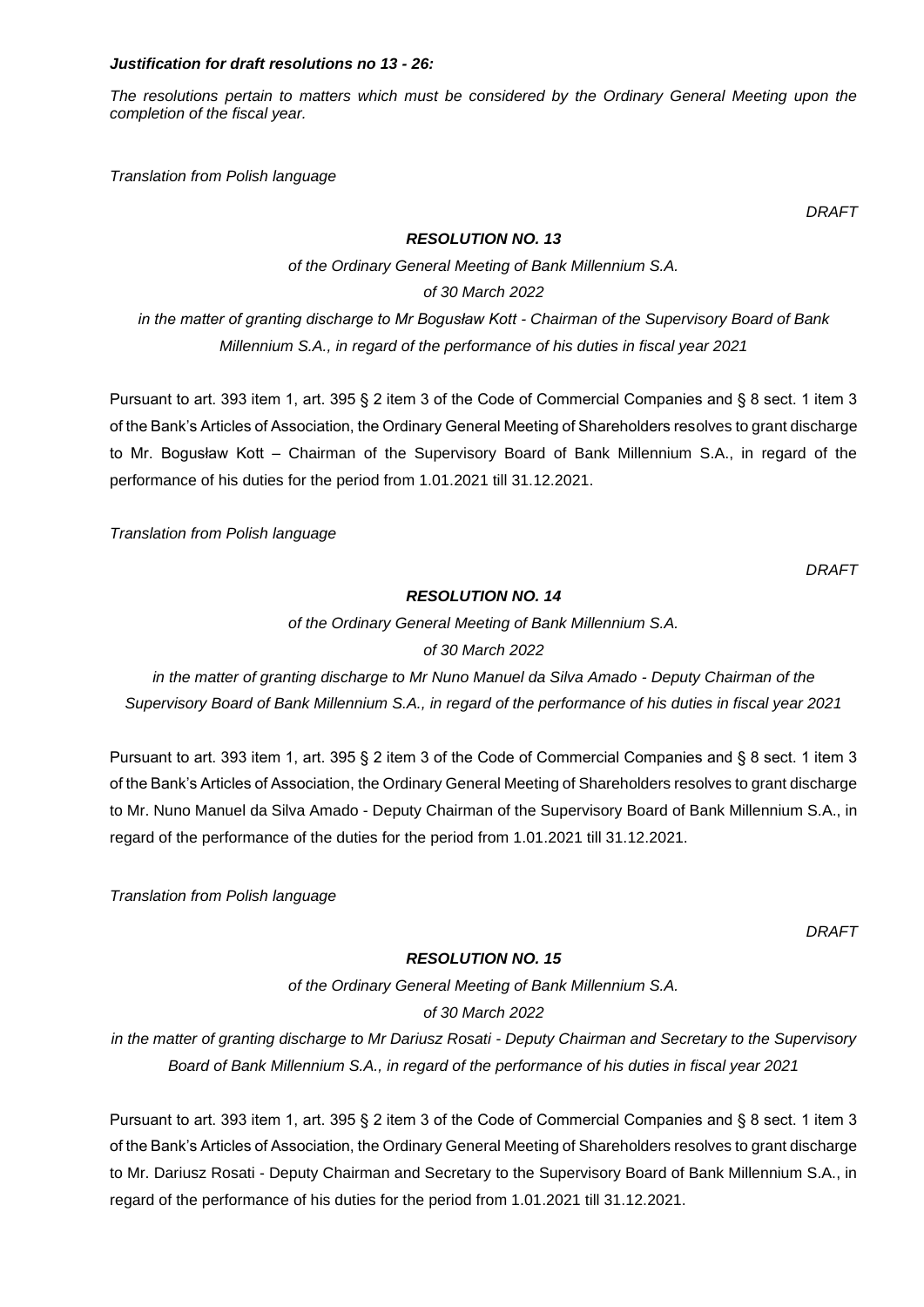*of the Ordinary General Meeting of Bank Millennium S.A. of 30 March 2022*

*in the matter of granting discharge to Mr Miguel de Campos Pereira de Bragança - Member of the Supervisory Board of Bank Millennium S.A., in regard of the performance of his duties in fiscal year 2021*

Pursuant to art. 393 item 1, art. 395 § 2 item 3 of the Code of Commercial Companies and § 8 sect. 1 item 3 of the Bank's Articles of Association, the Ordinary General Meeting of Shareholders resolves to grant discharge to Mr. Miguel de Campos Pereira de Bragança – Member of the Supervisory Board of Bank Millennium S.A., in regard of the performance of the duties for the period from 1.01.2021 till 31.12.2021.

*Translation from Polish language*

*DRAFT*

#### *RESOLUTION NO. 17*

*of the Ordinary General Meeting of Bank Millennium S.A. of 30 March 2021.* 

*in the matter of granting discharge to Ms Agnieszka Hryniewicz-Bieniek - Member of the Supervisory Board of Bank Millennium S.A., in regard of the performance of her duties in fiscal year 2021*

Pursuant to art. 393 item 1, art. 395 § 2 item 3 of the Code of Commercial Companies and § 8 sect. 1 item 3 of the Bank's Articles of Association, the Ordinary General Meeting of Shareholders resolves to grant discharge to Ms Agnieszka Hryniewicz-Bieniek – Member the Supervisory Board of Bank Millennium S.A., in regard of the performance of her duties for the period from 1.01.2021 till 24.03.2021.

*Translation from Polish language*

*DRAFT*

# *RESOLUTION NO. 18*

*of the Ordinary General Meeting of Bank Millennium S.A. of 30 March 2022*

*in the matter of granting discharge to Ms Anna Jakubowski - Member of the Supervisory Board of Bank Millennium S.A., in regard of the performance of her duties in fiscal year 2021*

Pursuant to art. 393 item 1, art. 395 § 2 item 3 of the Code of Commercial Companies and § 8 sect. 1 item 3 of the Bank's Articles of Association, the Ordinary General Meeting of Shareholders resolves to grant discharge to Ms Anna Jakubowski – Member the Supervisory Board of Bank Millennium S.A., in regard of the performance of her duties for the period from 1.01.2021 till 31.12.2021.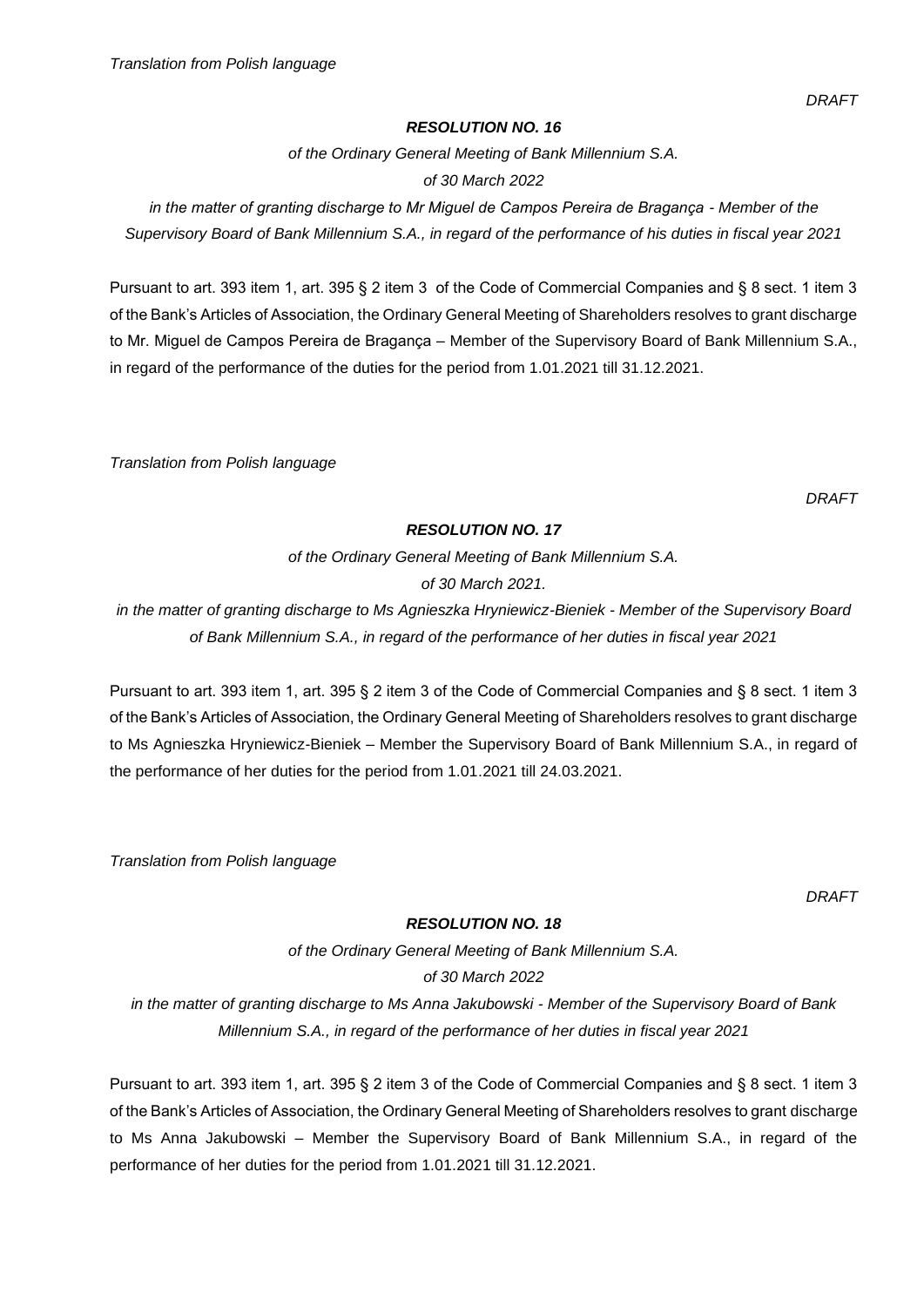*DRAFT*

# *RESOLUTION NO. 19*

*of the Ordinary General Meeting of Bank Millennium S.A. of 30 March 2021.*

*in the matter of granting discharge to Mr Grzegorz Jędrys - Member of the Supervisory Board of Bank Millennium S.A., in regard of the performance of his duties in fiscal year 2021*

Pursuant to art. 393 item 1, art. 395 § 2 item 3 of the Code of Commercial Companies and § 8 sect. 1 item 3 of the Bank's Articles of Association, the Ordinary General Meeting of Shareholders resolves to grant discharge to Mr Grzegorz Jędrys – Member the Supervisory Board of Bank Millennium S.A., in regard of the performance of his duties for the period from 1.01.2021 till 31.12.2021.

*Translation from Polish language*

*DRAFT*

# *RESOLUTION 20*

*of the Ordinary General Meeting of Bank Millennium S.A. of 30 March 2022 in the matter of granting discharge to Mr Andrzej Koźmiński - Member of the Supervisory Board of Bank Millennium S.A., in regard of the performance of his duties in fiscal year 2021*

Pursuant to art. 393 item 1, art. 395 § 2 item 3 of the Code of Commercial Companies and § 8 sect. 1 item 3 of the Bank's Articles of Association of Bank, the Ordinary General Meeting of Shareholders resolves to grant discharge to Mr Andrzej Koźmiński – Member the Supervisory Board of Bank Millennium S.A., in regard of the performance of his duties for the period from 1.01.2021 to 24.03.2021.

*Translation from Polish language*

*DRAFT*

# *RESOLUTION NO. 21*

*of the Ordinary General Meeting of Bank Millennium S.A. of 30 March 2022 in the matter of granting discharge to Mr Alojzy Nowak - Member of the Supervisory Board of Bank Millennium S.A., in regard of the performance of his duties in fiscal year 2021*

Pursuant to art. 393 item 1, art. 395 § 2 item 3 of the Code of Commercial Companies and § 8 sect. 1 item 3 of the Bank's Articles of Association, the Ordinary General Meeting of Shareholders resolves to grant discharge to Mr Alojzy Nowak – Member the Supervisory Board of Bank Millennium S.A., in regard of the performance of the duties for the period from 1.01.2021 till 31.12.2021.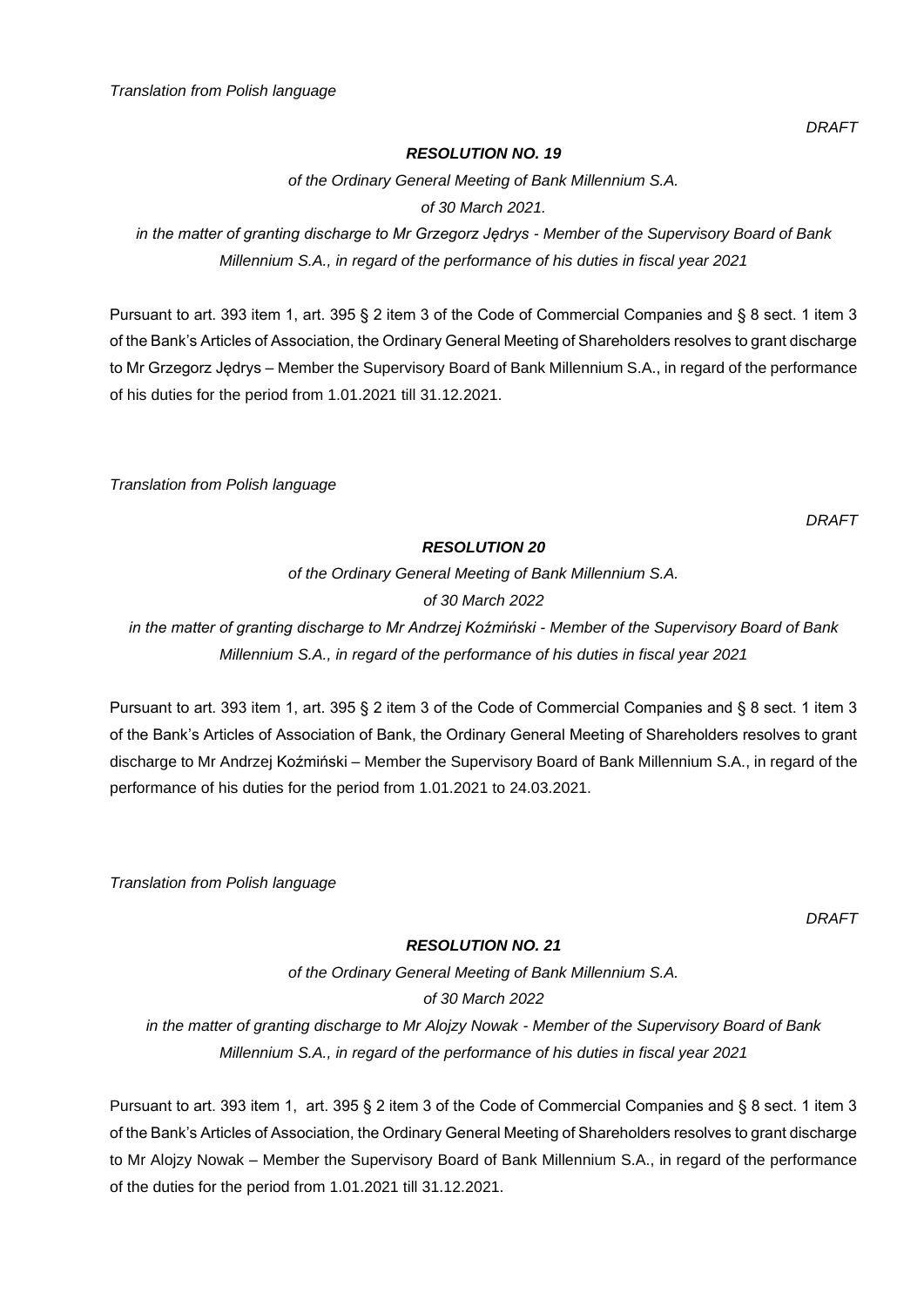*DRAFT*

#### *RESOLUTION NO. 22*

*of the Ordinary General Meeting of Bank Millennium S.A.* 

*of 30 March 2022*

*in the matter of granting discharge to Mr José Miguel Bensliman Schorcht da Silva Pessanha - Member of the Supervisory Board of Bank Millennium S.A., in regard of the performance of his duties in fiscal year 2021*

Pursuant to art. 393 item 1, art. 395 § 2 item 3 of the Code of Commercial Companies and § 8 sect. 1 item 3 of the Bank's Articles of Association, the Ordinary General Meeting of Shareholders resolves to grant discharge to Mr José Miguel Bensliman Schorcht da Silva Pessanha - Member of the Supervisory Board of Bank Millennium S.A., in regard of the performance of his duties for the period from 1.01.2021 till 31.12.2021.

*Translation from Polish language*

*DRAFT*

# *RESOLUTION NO. 23*

*of the Ordinary General Meeting of Bank Millennium S.A. of 30 March 2022*

*in the matter of granting discharge to Mr Miguel Maya Dias Pinheiro - Member of the Supervisory Board of Bank Millennium S.A., in regard of the performance of his duties in fiscal year 2021*

Pursuant to art. 393 item 1, art. 395 § 2 item 3 of the Code of Commercial Companies and § 8 sect. 1 item 3 of the Bank's Articles of Association, the Ordinary General Meeting of Shareholders resolves to grant discharge to Mr. Miguel Maya Dias Pinheiro – Member of the Supervisory Board of Bank Millennium S.A., in regard of the performance of his duties for the period from 1.01.2021 till 31.12.2021.

*Translation from Polish language*

*DRAFT*

# *RESOLUTION NO. 24*

*of the Ordinary General Meeting of Bank Millennium S.A. of 30 March 2022*

*in the matter of granting discharge to Mr Lingjiang Xu - Member of the Supervisory Board of Bank Millennium S.A., in regard of the performance of his duties in fiscal year 2021*

Pursuant to art. 393 item 1, art. 395 § 2 item 3 of the Code of Commercial Companies and § 8 sect. 1 item 3 of the Bank's Articles of Association, the Ordinary General Meeting of Shareholders resolves to grant discharge to Mr Lingjiang Xu – Member the Supervisory Board of Bank Millennium S.A., in regard of the performance of his duties for the period from 1.01.2021 till 31.12.2021.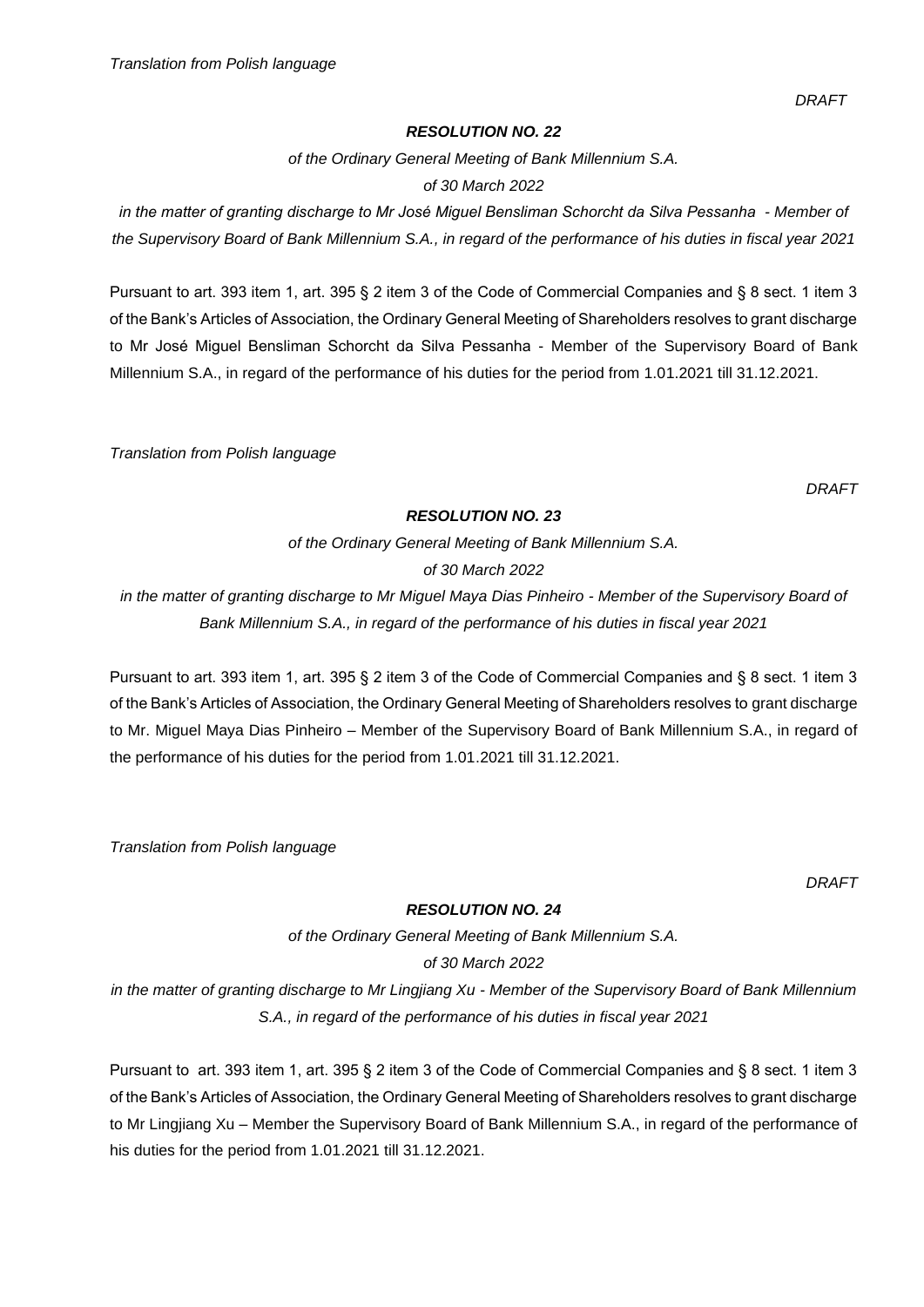*of the Ordinary General Meeting of Bank Millennium S.A. of 30 March 2022*

*in the matter of granting discharge to Ms Olga Grygier–Siddons - Member of the Supervisory Board of Bank Millennium S.A., in regard of the performance of her duties in fiscal year 2021*

Pursuant to art. 393 item 1, art. 395 § 2 item 3 of the Code of Commercial Companies and § 8 sect. 1 item 3 of the Bank's Articles of Association, the Ordinary General Meeting of Shareholders resolves to grant discharge to Ms Olga Grygier-Siddons – Member of the Supervisory Board of Bank Millennium S.A., in regard of the performance of her duties for the period from 24.03.2021 till 31.12.2021.

*Translation from Polish language*

*DRAFT*

# *RESOLUTION NO. 26*

*of the Ordinary General Meeting of Bank Millennium S.A. of 30 March 2022 in the matter of granting discharge to Ms Beata Stelmach - Member of the Supervisory Board of Bank Millennium S.A., in regard of the performance of her duties in fiscal year 2021*

Pursuant to art. 393 item 1, art. 395 § 2 item 3 of the Code of Commercial Companies and § 8 sect. 1 item 3 of the Bank's Articles of Association, the Ordinary General Meeting of Shareholders resolves to grant discharge to Ms Beata Stelmach – Member of the Supervisory Board of Bank Millennium S.A., in regard of the performance of her duties for the period from 24.03.2021 till 31.12.2021.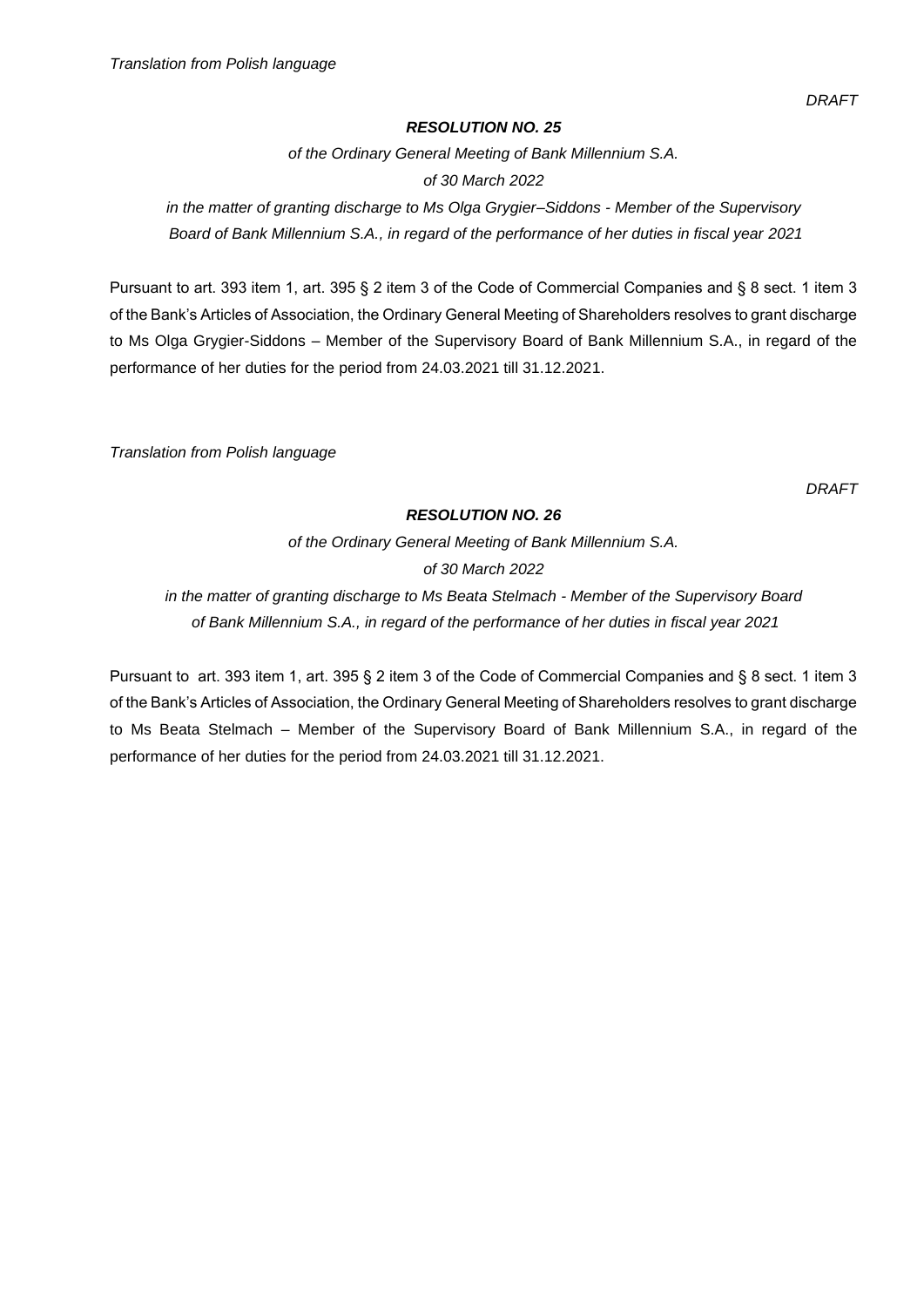*of the Ordinary General Meeting of Bank Millennium S.A.* 

*of 30 March 2022*

*in the matter of passing a resolution pronouncing an opinion on the Supervisory Board report on the remuneration of Members of the Bank's Management Board and Supervisory Board*

Pursuant to art. 395  $\S$  2<sup>1</sup> of the Code of Commercial Companies, in view of the assessment of the Supervisory Board report on the remuneration of Members of the Management Board and the Supervisory Board, performed by the auditor within the scope required by law, the Ordinary General Meeting resolves as follows:

§ 1

The General Meeting pronounces a positive opinion on the report of the Supervisory Board on the remuneration of Members of the Management Board and Supervisory Board.

§ 2

The Resolution shall come into force as of the day of its adoption.

#### *Justification:*

*Pursuant to art. 90g sect. 1 of the Act on Public Offering, Conditions Governing the Introduction of Financial Instruments to Organised Trading, and Public Companies ("Public Offering Act") the supervisory board of a company shall annually prepare a report on remuneration presenting a comprehensive review of remuneration, including all benefits, irrespective of their form, received by particular members of the management board and supervisory board or due to particular members of the management board and supervisory board in the last fiscal year, in keeping with the remuneration policy.* 

*Bank Millennium is a company, in which - pursuant to art. 395 § 2<sup>1</sup> of the Code of Commercial Companies - the subject of deliberations of the Ordinary General Meeting should also be passing the resolution, mentioned in art. 90g sect. 6 of this Act, i.e. a resolution pronouncing an opinion of the Supervisory Board report on the remuneration of Members of the Bank's Management Board and Supervisory Board in the last fiscal year.* 

*Passing by the General Meeting of the resolution shall constitute the performance of the obligation, defined in art.* 395 § 2<sup>*t*</sup> of the Code of Commercial Companies.

*The Report on Remuneration was assessed by the auditor with respect to information contained therein as required under sec. 1-5 and 8 of the Act dated 29 July 2005 on Public Offering, especially information regarding:* 

*- comprehensive review of remunerations, including all benefits received by particular members of the Management Board and Supervisory Board or due to particular members of the Management Board and Supervisory Board in keeping with the remuneration policy,* 

*- total remuneration in a breakdown into fixed and variable components of remuneration, bonuses and other cash and non-cash benefits which can be awarded to Members of the Management Board and Supervisory Board and mutual proportions between those components of remuneration;* 

*- degree in which total remuneration conforms to approved remuneration policy, including also in what way it is conducive to achieving the company's long-term results;* 

*- manner in which criteria pertaining to results were applied;* 

*- changes, in annual term, in remuneration, a company's results and average remuneration of the employees of that company who are not members of the Management Board or Supervisory Board, over at least the last five fiscal years, comprehensively, in the manner which renders comparison possible;* 

*- size of remuneration from companies making part of the same capital group in the meaning of the Act of 29 September 1994 on Accounting,* 

*- number of awarded or offered financial instruments and main conditions of exercising rights on such instruments, including price and date of the exercise and their amendment; - using the possibility of demanding the return the variable remuneration component;* 

*- divergences from the procedure of implementing the policy of remuneration and exceptions applied in conformity with the provisions of art. 90f of the Act on Public Offering, including the clarification of the*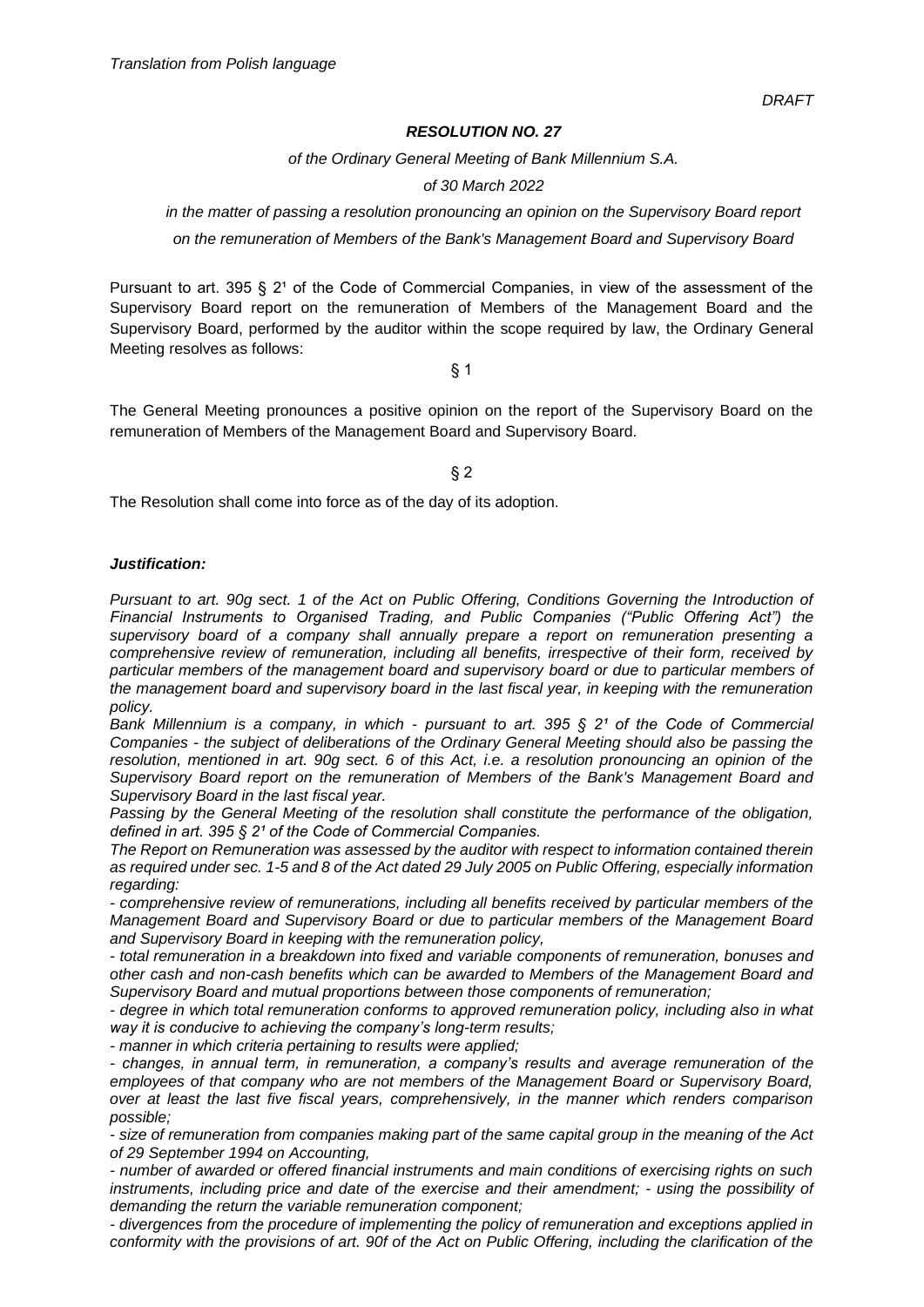*premises and procedure, as well as the indication of elements, with respect to which exceptions were applied,* 

*- value of cash and non-cash benefits granted to relations of members of the Management Board and of the Supervisory Board (if the remuneration of Members of the Management Board and the Supervisory Board includes such benefits).*

*Translation from Polish language*

*DRAFT*

## *RESOLUTION NO. 28*

*of the Ordinary General Meeting of Bank Millennium S.A.*

#### *of 30 March 2022*

*on approval of the Policy for Selection and Assessment of Suitability of the Supervisory Board Members of Bank Millennium S.A.*

Acting pursuant to art. 22aa of the Act of 29 August 1997 the Banking Law, the Ordinary General Meeting resolves as follows:

 $§$  1

The "Policy for Selection and Assessment of Suitability of the Supervisory Board Members of Bank Millennium S.A." is approved in the wording set out in the attachment to this resolution.

§ 2

The "Policy for Selection and Assessment of Suitability of the Supervisory Board Members of Bank Millennium S.A." approved on the virtue of the Resolution No. 26 of 24 March 2021 of the Ordinary General Meeting of Bank Millennium S.A. and constituting attachment to it, is hereby repealed.

§ 3 The Resolution shall come into force on the day of its adoption.

# *Justification:*

*The Bank's General meeting, by Resolution No. 26 of 24.03.2021 approved the Selection and Suitability Assessment Policy for Supervisory Board Members at Bank Millennium S.A. ("Policy").*

*The adoption of the Policy was related to the need for the General Meeting to define rules of performing the assessment of suitability of candidates for members, as well as members of the Bank's Supervisory Board, in particular in light of the provisions of art. 22aa of the Act of 29 August 1997 the Banking Law as well as supervisory expectations contained in the Guidelines of the European Banking Authority and the European Securities and Markets Authority on the assessment of the suitability of members of the management body and key function holders, as well as resulting from the Methodology of Assessment of Suitability of Members of Bodies of Entities Supervised by the Polish Financial Supervision Authority (2020).*

*Currently there is a need to update the Policy in connection with new regulatory requirements (EBA and ESMA joint guidelines of 2 July 2021 on the assessment of the suitability of members of the management body and key function holders in connection with Directive 2013/36/EU and Directive 2014/65/EU [EBA/GL/2021/06]).*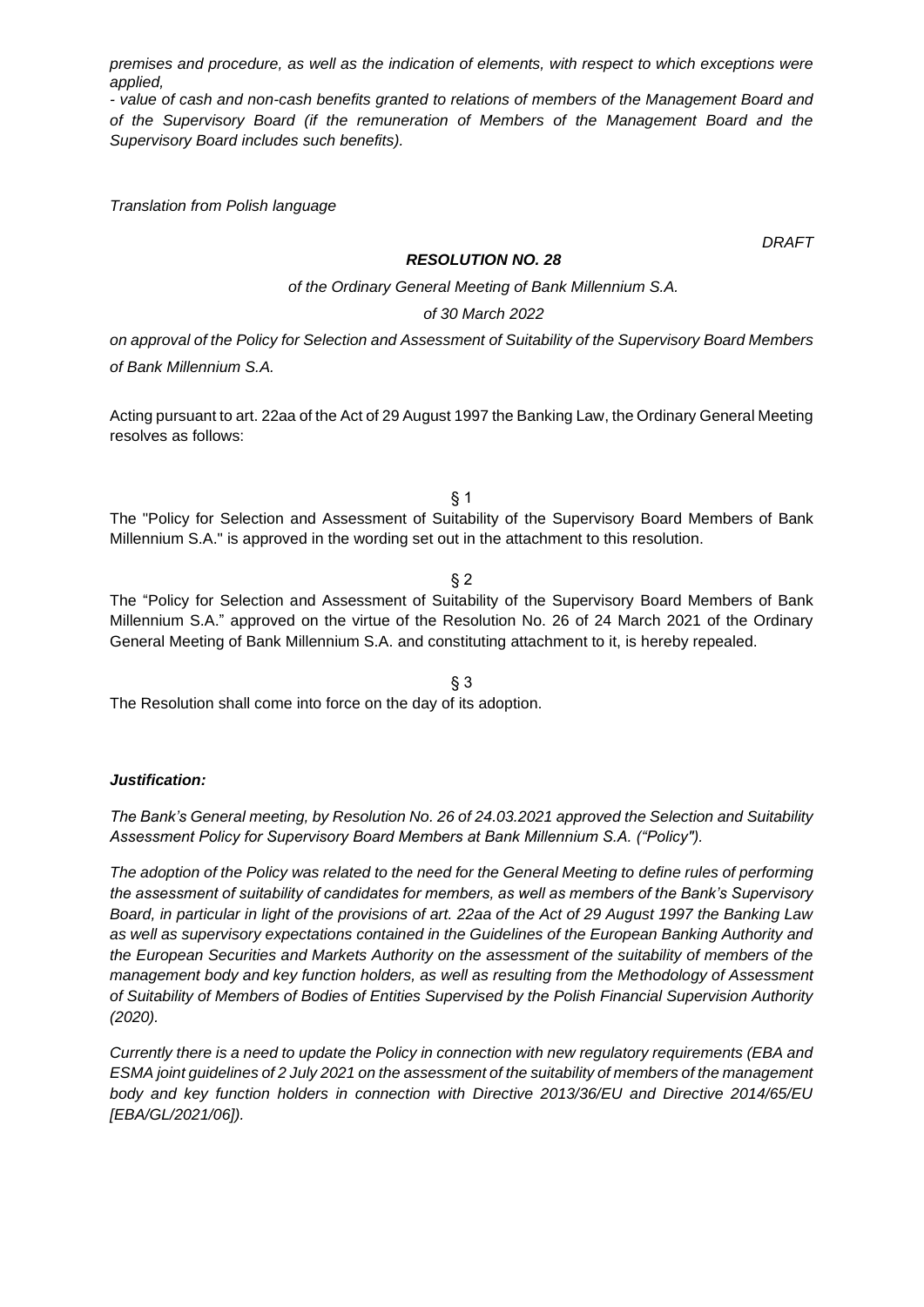*of the Ordinary General Meeting of Bank Millennium S.A.*

## *of 30 March 2022*

*in the matter of adoption of the document diversity policy regarding the Management Board and Supervisory Board of Bank Millennium S.A.*

With reference to point 2.1 of the "Code of Best Practice for WSE Listed Companies 2021", adopted by the Warsaw Stock Exchange Board by Resolution No. 13/1834/2021 of 29 March 2021, the Ordinary General Meeting resolves as follows:

§ 1

The Ordinary General Meeting of Shareholders hereby adopts the document in the scope of diversity policy regarding the Management Board and Supervisory Board of Bank Millennium S.A., reading as in the attachment to this resolution.

§ 2 The Resolution shall come into force on the day of its adoption.

#### *Justification:*

*With reference to point 2.1 of the "Code of Best Practices for WSE Listed Companies 2021", adopted by the Warsaw Stock Exchange Board ("WSE") by Resolution No. 13/1834/2021 of 29 March 2021 ("Best Practices") (the principles set out in the Best Practices also apply to Bank Millennium S.A., as a company listed on the WSE Main Market), a document on the diversity policy regarding the Management Board and supervisory board of Bank Millennium S.A. is submitted to the General Meeting, together with a draft resolution on the adoption of this document by the General Meeting.*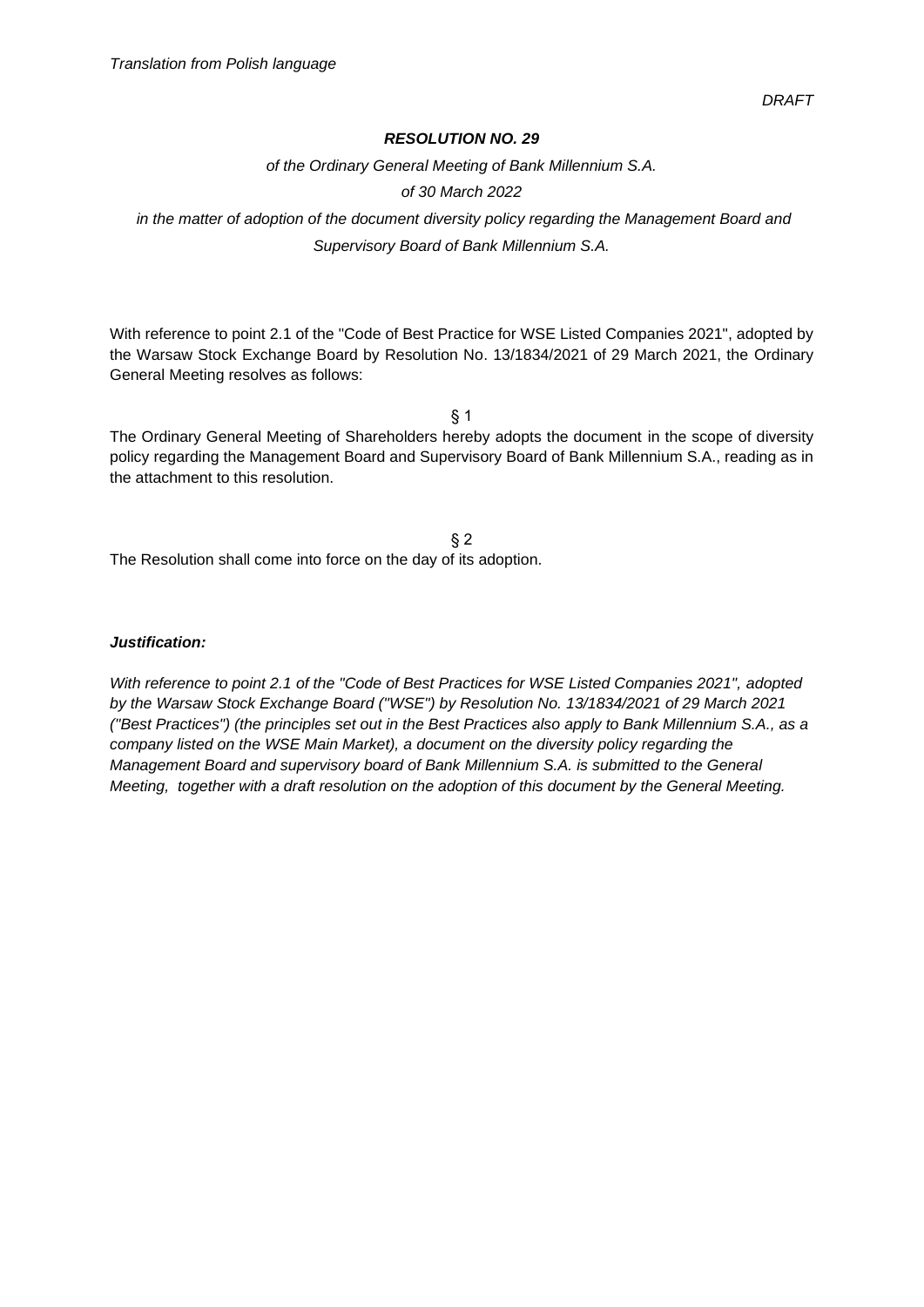*of the Ordinary General Meeting of Bank Millennium S.A.*

#### *of 30 March 2022*

*on the adoption of Best Practices for Companies Listed on the WSE 2021*

Whereas:

- the Supervisory Board of the Warsaw Stock Exchange ("WSE") adopted the "Code of Best Practice for WSE Listed Companies 2021" ("Best Practices" or "Code of Best Practice for WSE Listed Companies 2021"), which took effect on 1 July 2021 and applies to companies listed on the main market of the WSE, including therefore also Bank Millennium S.A,

- the Best Practices are addressed to a certain extent, in addition to management and supervisory boards, also to general meetings of companies,

- the bodies of companies, including general meetings, should take steps to apply the principles described in the Best Practices to the broadest extent possible, taking into account the principles of proportionality and adequacy,

The Ordinary General Meeting, acting pursuant to Article 395 § 5 of the Commercial Companies Code, hereby resolves as follows:

§ 1

The General Meeting declares that, acting within its powers, it will apply the Code of Best Practice for WSE Listed Companies 2021 in the wording established by resolution of the WSE Supervisory Board No. 13/1834/2021 of 29 March 2021 (Best Practices constitute an appendix to this resolution), while respecting the provisions of law, relevant recommendations, supervisory recommendations, resolutions of General Meeting of the Bank and taking into account the Bank's Articles of Association.

§ 2

The Resolution comes into force on the day of its adoption.

#### *Justification:*

*The WSE Supervisory Board adopted on 29 March 2021 new corporate governance rules for companies listed on the main market of the WSE (effective 1 July 2021). This document is the next version of the set of corporate governance rules, which since 2002 apply to companies listed on the main market of the WSE, including Bank Millennium S.A.*

*Taking into account the fact that the specific rules included in the Best Practices are addressed to general meetings and shareholders of companies to which the Best Practices refer, is justified that the Ordinary General Meeting of the Bank adopts the proposed resolution.*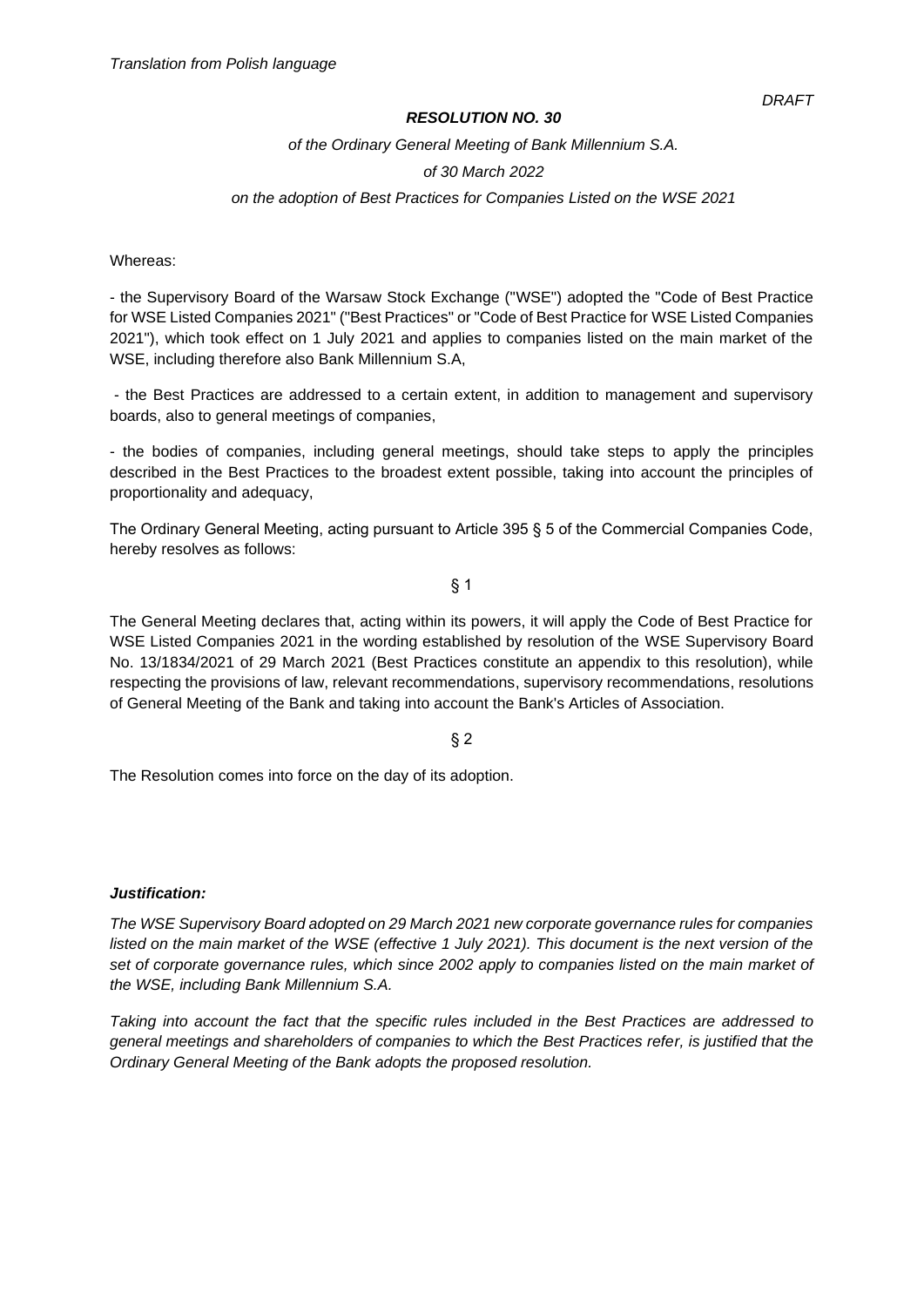*of the Ordinary General Meeting of Bank Millennium S.A.* 

#### *of 30 March 2022*

*in the matter of amendments to the Bank's Articles of Association*

Pursuant to art. 430 § 1 of the Code of Commercial Companies and § 8 sect. 2 item 1 of the Bank's Articles of Association ("the Bank"), the Ordinary General Meeting resolves as follows:

§ 1

Following amendments to the Articles of Association of the Bank are hereby introduced:

1/ in  $\S$  5 sect. 2, after item 12) item 12<sup>1</sup>) shall be added, reading:

"12<sup>1</sup>) credit and loan intermediation,";

2/ in § 18 sections 3-5 shall read:

"3. Most members of the Audit Committee, including its chairman, are independent of the Bank. Members of the Committee have knowledge and skills in the financial (banking) sector, while at least one member of the Committee has knowledge and skills as regards accounting or auditing financial statements.

4. The Audit Committee shall meet on an ordinary basis at least once a quarter and in an extraordinary manner, convened by the Chairman of the Supervisory Board on his initiative or at the request of a member of the Supervisory Board or the Management Board submitted to him.

5. To the extent permitted by law, the tasks of the Audit Committee include, in particular:

- 1/ presenting recommendations to the Supervisory Board regarding the selection of an audit firm, monitoring financial audit activities, in particular conducting the audit entrusted to it by the audit firm, controlling and monitoring the independence of the statutory auditor and the audit firm, including in a situation where the audit firm provides services to the Bank, other than audit of financial statements,
- 2/ preparing the policy and procedure for selection of the auditing company as well as terms of provision of non-auditing services by such company and entities related to it,
- 3/ monitoring effectiveness of internal control and risk management systems as well as the process of financial reporting,
- 4/ submitting recommendations aimed at ensuring the reliability of the financial reporting process at the Bank, as well as the effectiveness of internal control systems and risk management as well as internal audit systems,
- 5/ moving to the Supervisory Board that it requests the Management Board to assign funds or other means necessary for performance of activities by the Audit Committee,
- 6/ approving own internal regulations."

 $§$  2

Pursuant to § 17 sect. 2 item 5 of the Bank's Articles of Association, the Bank's Supervisory Board shall determine the consolidated text of the Articles of Association reflecting the amendments introduced in keeping with § 1 hereof.

§ 3

The Resolution shall come into force on the day of its adoption. The Resolution shall be passed subject to the condition of issuing by Polish Financial Supervision Authority the permit to amend the Articles of Association as per the wording of the Resolution.

#### *Justification*

*The proposed amendments are connected with the expansion of the Bank's business activity (changes in the object of business - § 5 sect. 2 item 12<sup>1</sup> of the Articles of Association) and are connected with the adjustment of the wording of the Articles of Association, in the scope relating to the Audit Committee of the Supervisory Board, to the regulatory requirements and supervisory expectations (§ 18 sect. 3-5 of the Articles of Association).*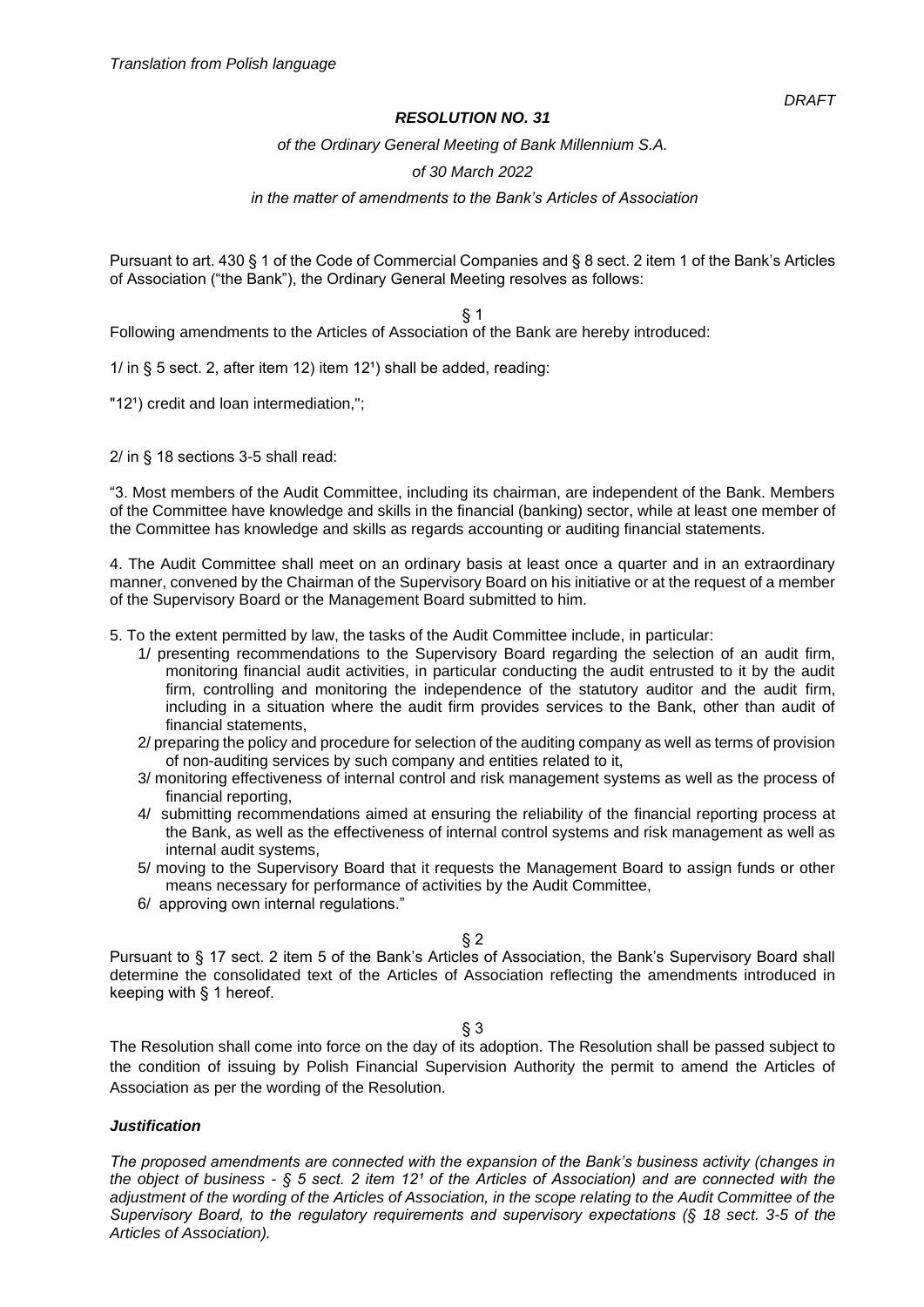# *of the Ordinary General Meeting of Bank Millennium S.A. of 30 March 2022*

*in the matter of amending the Bylaws of the General Meeting of the Shareholders of Bank Millennium S.A. and determination of their consolidated text*

Pursuant to § 8 sect. 3 of the Articles of Association of Bank Millennium S.A., the Ordinary General Meeting resolves as follows:

 $§$  1 In the Bylaws of the General Meeting of Shareholders of Bank Millennium S.A. the following changes are hereby introduced:

1/ in § 2, after section 4, sections 5 to 8 shall be added with the following wording:

"5. The Company shall broadcast the General Meeting in real time.

6. Participation in the General Meeting may be taken by means of electronic communication, if the convener of the meeting decides to do so ("Remote Participation").

7. Detailed rules for Remote Participation are set out in the Commercial Companies Code and the Bylaws for Remote Participation in the General Meeting of Bank Millennium S.A. convened for a specific date, adopted by the Supervisory Board of the Bank, in accordance with Article 406<sup>5</sup> of the Commercial Companies Code and contained in the announcement on convening the General Meeting ("Remote Participation By-laws").

8. In the event of discrepancies between these By-laws and the Remote Participation By-laws, the rules of Remote Participation shall be specified in the Remote Participation By-laws.".

2/ in § 3 section 4 shall read as follows:

"4. All the shareholders shall have right to review the List of the eligible persons in the Offices of the Bank's Management Board, as well as they may demand that the List of the shareholders be sent to them free of charge to the electronic mailing address, mentioned in art.  $407 \, \S$  1<sup>1</sup> of the Code of Commercial Companies or by email, stating the address to which it should be sent, whereas such demand should be made in writing to the mail address of the Bank or in the electronic format, sending it to the email address: wza@bankmillennium.pl.";

3/ § 7 shall read as follows:

"1. The list of attendance shall be prepared on the basis of the List of the eligible persons by persons duly appointed for this purpose by the Bank's Management Board.

2. Immediately upon his election, the Chairman of the General Meeting shall sign the list of attendance containing the names of the shareholders authorised from shares as well as pledgees and usufructuaries holding voting rights, participating in the General Meeting, with specification of the number of shares each of them holds and the number of votes allocated to them.

- 3. When preparing the list of attendance care shall be taken to:
- 1) verify the eligibility of the shareholder, pledgee or usufructuary for participation in the General Meeting,
- 2) check identity of the eligible person or his/her proxy on the basis of a personal identity card or other credible document, however, in the case of Remote Participation – the verification shall take place taking into account the requirements of the Remote Participation By-laws,
- 3) verify correctness of the power of attorney, thereafter to be appended to the Minutes from the General Meeting,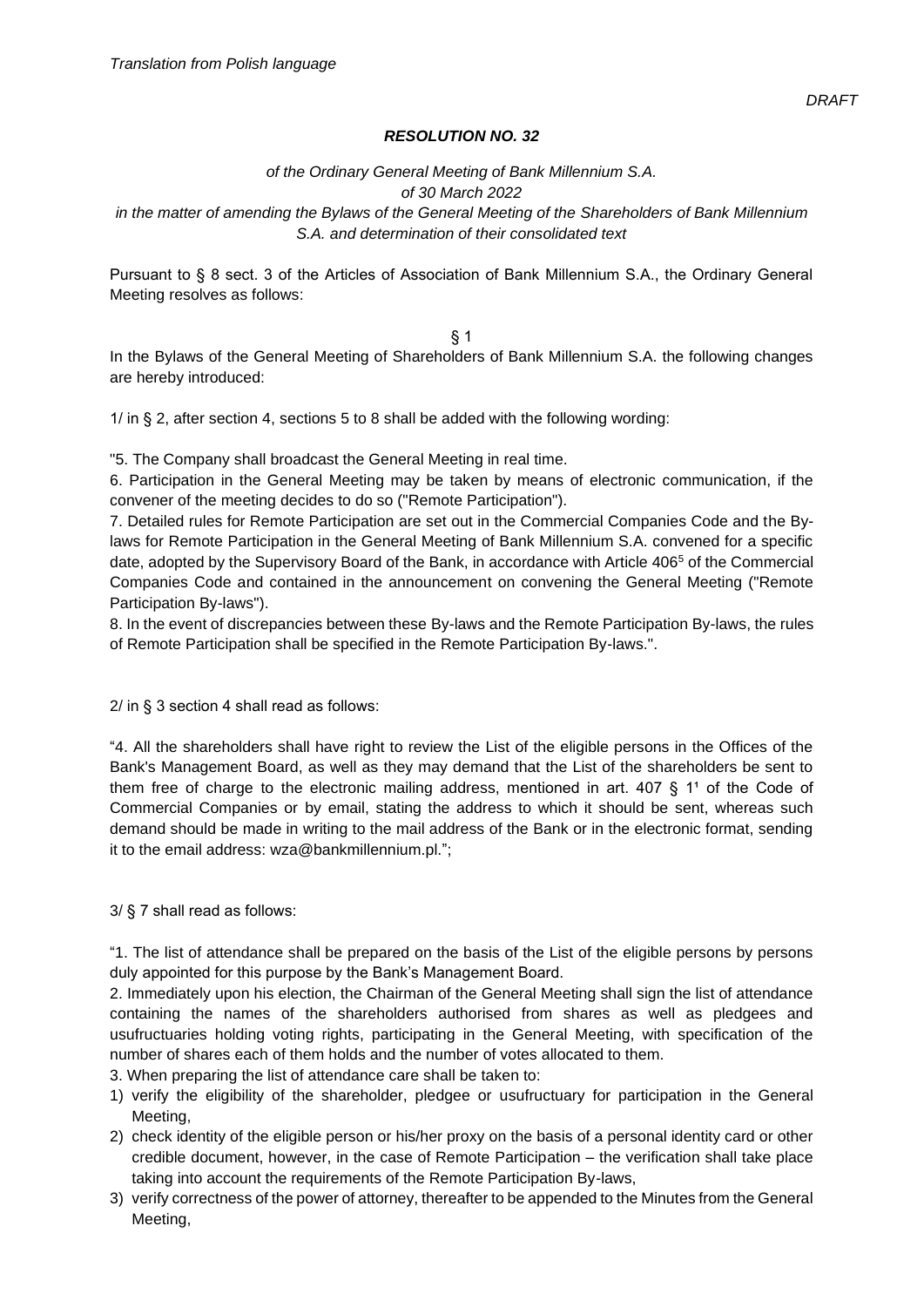- 4) see that shareholders or their proxies sign the list of attendance, and in case of Remote Participation perform the activities specified in the By-laws of Remote Participation,
- 5) issue to the shareholders or their proxies appropriate magnetic voting cards or other voting documents, and in case of Remote Participation - perform the actions specified in the Remote Participation By-laws.

4. Protests regarding eligibility to participate in the General Meeting shall be addressed to the Chairman of the General Meeting.

5. The list of attendance shall be laid out throughout the duration of the General Meeting until it is concluded. Persons who prepare the list of attendance shall include on it, on an on-going basis, any changes in the composition of the General Meeting, simultaneously indicating the time when such changes occurred, with consideration of procedures defined for Remote Participation, stemming from the Remote Participation By-laws";

4/ § 23 shall read as follows:

"1. Upon closing the discussion on each item of the agenda and prior to the voting, the Chairman shall announce the submitted motions and shall determine the sequence of voting. The motions shall be voted on in the sequence of their submission.

2. Voting shall be made with use of a computer system for casting and calculating votes assuring casting of votes in the number corresponding to the number of shares held, as well as eliminating - in case of secret ballot - the possibility of identifying the method of casting votes by particular shareholders, or in another way adopted by the body convening the General Meeting. If the announcement on convening the General Meeting provides for the possibility of Remote Participation, those entitled to Remote Participation shall vote, on the terms set out in the By-laws of Remote Participation.".

§ 2

The consolidated text of the Bylaws is hereby adopted, reflecting the change introduced in keeping with § 1, enclosed herewith.

§ 3 The Resolution shall come into force on the day of its adoption.

# *Justification:*

*The need to adopt the proposed changes in the "Bylaws of the General Meeting of Shareholders of Bank Millennium S.A." (Bylaws) is connected with:*

*1/ the need to adjust its to the amendment, made as of 5.10.2021, of art. 407 § 1<sup>1</sup> of the Code of Commercial Companies (KSH); the amended KSH regulation now allows the shareholders of a public company, such as Bank Millennium S.A., the possibility of demanding the sending of the list of*  shareholders free of charge, also to the electronic delivery address: "§ 1<sup>1</sup>. A shareholder of a public *company may request that the list of shareholders be sent to him/her free of charge to the electronic delivery address or by e-mail stating the address to which the list should be sent.". The above-mentioned amendment to the Code of Commercial Companies caused the need to amend § 3 section 4 of the Bylaws;*

*2/ the reason for incorporation, for order, of provisions in the Bylaws taking account of potential option, as currently provided for by law, to hold the general meeting in a way allowing for participation therein with the use of electronic communication means (§ 2 sect. 5-8, § 7 sect. 3 and 5 and § 23 sect. 2 of the Bylaws). Pursuant to art. 406⁵ § 1 KSH, decision on participation in general meeting with use of means of electronic communication is made by body convening the said meeting.*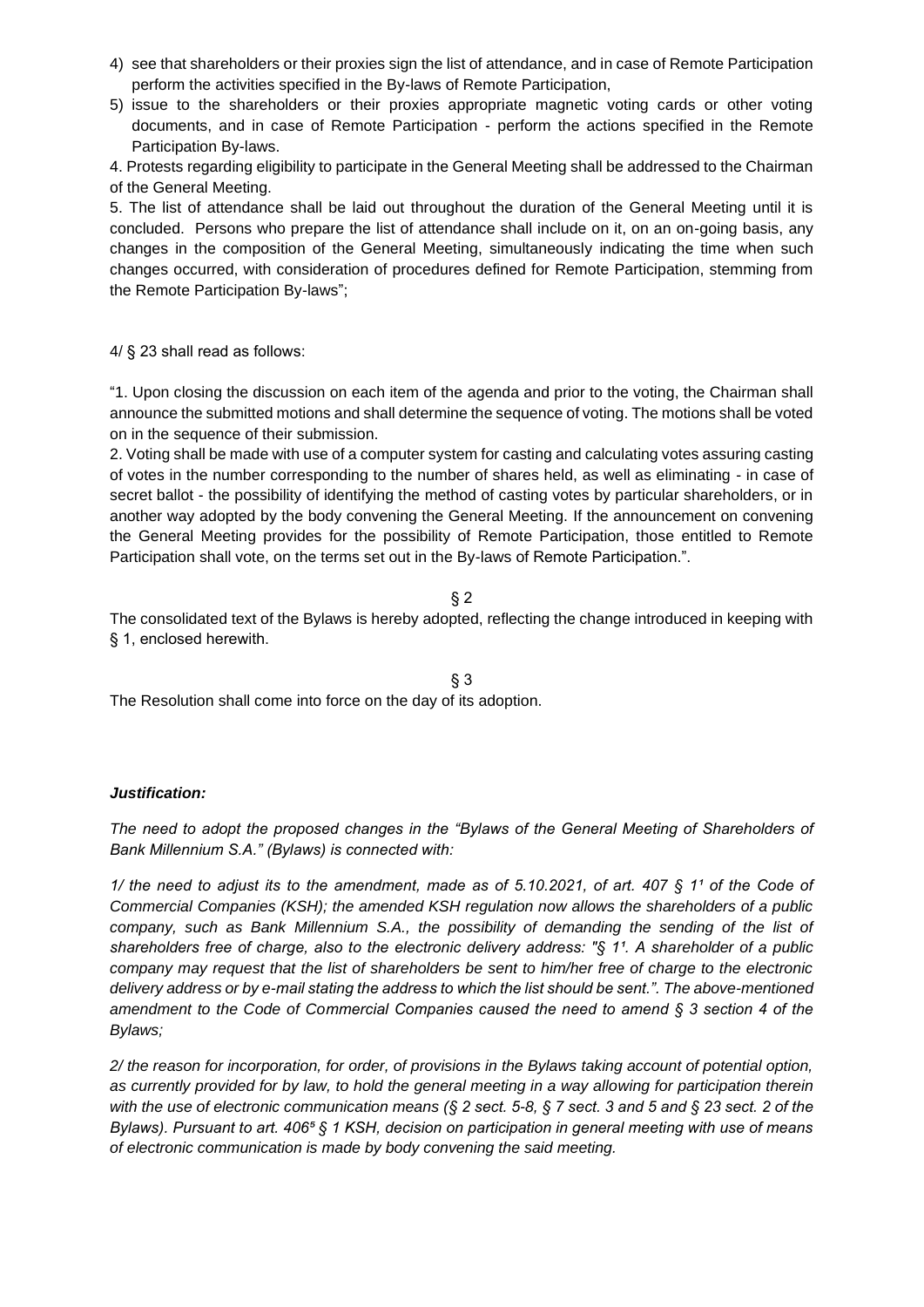*of the Ordinary General Meeting of Bank Millennium S.A.*

#### *of 30 March 2022*

# *on informing the General Meeting about the By-laws of the Supervisory Board of Bank*

*Millennium S.A.*

With reference to recommendation No. 9 contained in Recommendation Z of the Polish Financial Supervision Authority concerning the principles of internal governance in banks, and in connection with the amendment of the By-laws of the Supervisory Board of Bank Millennium S.A. made by the Bank's Supervisory Board by Resolution No. 63/2021 dated 3.12.2021 ("Amendment Resolution"), the Ordinary General Meeting resolves as follows:

§ 1

The Ordinary General Meeting of the Bank takes note of the By-laws of the Supervisory Board of Bank Millennium S.A., in the wording incorporating the amendments made by the Amending Resolution.

 $§$  2

The Resolution shall come into force as of the date of its adoption.

# *Justification:*

*The obligation to inform the General Meeting about the By-laws of the Bank's Supervisory Board results from Recommendation No. 9 contained in Recommendation Z of the Financial Supervision Authority concerning the principles of internal governance in banks issued in October 2020.*

*The above recommendation states that:*

*"In view of the responsibility of the general meeting (...) to supervise the performance of tasks by the supervisory board, if the regulations of the supervisory board are not adopted by the general meeting (...) but by the supervisory board, the general meeting (...), in accordance with the solution adopted in the bank, is informed about the adopted regulations or approves them."*

*In connection with the amendment of the By-laws of the Supervisory Board of the Bank made by Resolution No. 63/2021 of the Board dated December 3, 2021, there is a need to inform the General Meeting about the wording of this document after taking into account the amendments.*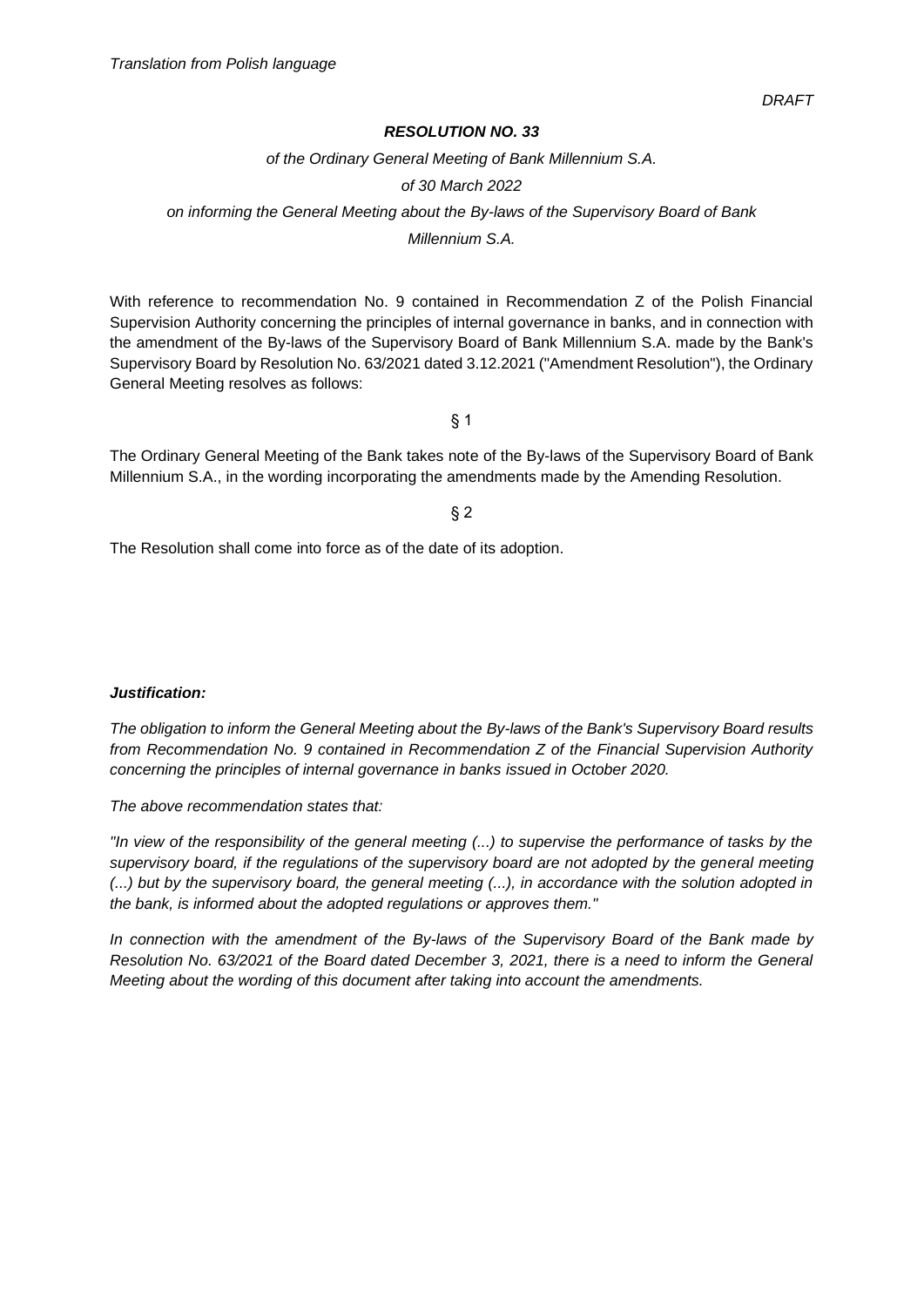#### *of the Ordinary General Meeting of Bank Millennium S.A.*

#### *of 30 March 2022*

#### *in the matter of division of Millennium Dom Maklerski S.A.*

§ 1

- 1. Pursuant to Article 541 of the Commercial Companies Code ("CCC"), the division of Millennium Dom Maklerski S.A. with its registered office in Warsaw ("MDM" or "Divided Company") is resolved pursuant to Article 529 § 1 point 4 of the CCC, i.e.
	- − by transferring to the Bank part of the property (assets and liabilities) as well as rights and obligations of the Divided Company in the form of an organised part of the MDM enterprise related to the provision of brokerage services consisting in: (i) accepting and transmitting orders to purchase or sell financial instruments; (ii) execute the orders referred to in point (i) on behalf of the principal; (iii) the acquisition or disposal of financial instruments for own account; (iv) investment advice; (v) offering financial instruments; (vi) the provision of services in the performance of concluded issue underwriting agreements or the conclusion and performance of other agreements of a similar nature, where they relate to financial instruments; (vii) the safekeeping and registration of financial instruments, including the maintenance of securities accounts, derivatives and omnibus accounts and the maintenance of cash accounts; (viii) foreign exchange, where this is related to activities within the scope specified in Article 69(2) of the Act on Trading in Financial Instruments; (ix) preparing investment analyses, financial analyses as well as other general recommendations regarding transactions in financial instruments; (x) the provision of additional services related to the issue underwriting agreement ("Brokerage Activities");
	- − by retaining in MDM the remaining part of the property (assets and liabilities) and the rights and obligations of the Divided Company ("Unregulated Activities"). ("Division")
- 2. Consent is given for the plan of division of the Divided Company agreed in writing between the Divided Company and the Bank on May 10, 2021, and disclosed to the public from that date continuously to the present day, on the website of the Divided Company and the Bank (the "Division Plan"). The Division Plan constitutes Attachment No. 1 to this resolution.
- 3. In connection with the Division, it is agreed to transfer the organized part of the MDM enterprise related to the provision of brokerage services to the Bank to the extent and under the terms set out in this resolution as well as in the Division Plan.

# § 2

- 1. Due to the fact that the Bank is the sole shareholder of the Divided Company, pursuant to Article 550 of the CCC, no increase in the Bank's share capital is envisaged in connection with the acquisition by the Bank of part of MDM's assets, therefore the Bank will not issue the Bank's shares in exchange for the acquired assets of MDM.
- 2. As a result of the Division, the share capital of MDM will be reduced by PLN 12,310,500.00 (in words: twelve million three hundred ten thousand five hundred) zloty, i.e. from PLN 16,500,000 (sixteen million five hundred thousand) to PLN 4,339,500 (in words: four million three hundred thirty nine thousand five hundred) zloty, by reducing the nominal value of the shares.
- 3. There is no obligation to make additional payments in connection with the Division.

# § 3

The Management Board of the Bank is authorized to take all factual and legal actions necessary to implement the Division.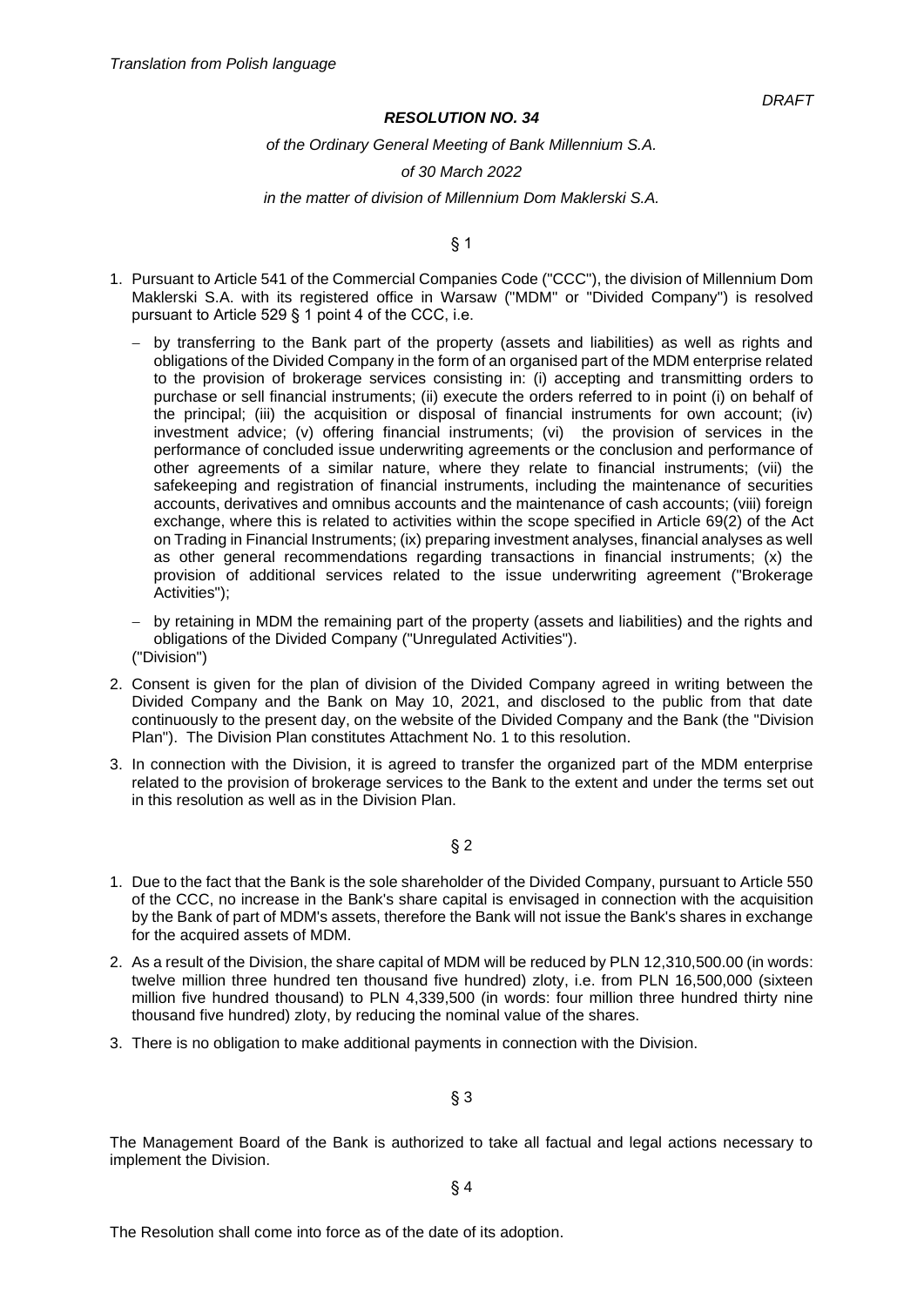## *Justification:*

*Adoption by the General Meeting of the Bank of the proposed resolution on the division of Millenium Dom Maklerski S.A. is a legally required element of the process of integration of brokerage activities within the Bank Millennium S.A. Group initiated in May 2021.*

*The purpose of the integration is to place in the structures of Bank Millennium all brokerage services offered within the Group, therefore the brokerage activity conducted so far by Millennium Dom Maklerski S.A. (which is an entity from the Bank Millennium Group) will be transferred to the Bank.* 

*The above process is carried out in accordance with the requirements of the Commercial Companies Code and was initiated by the signing by the Management Board of Bank Millennium S.A. and the Management Board of Millennium Dom Maklerski S.A. of the division plan of Millennium Dom Maklerski S.A. required by law.* 

*The division of Millennium Dom Maklerski S.A. will take place pursuant to Article 529 § 1 point 4 of the CCC, i.e. by transferring to the Bank part of the assets as well as rights and obligations of Millennium Dom Maklerski S.A. in the form of an organized part of the company's enterprise, related to the provision of brokerage services. This process also assumes leaving in Millennium Dom Maklerski S.A. the remaining part of the assets as well as rights and obligations of this company.*

*Below is detailed information on the matter, describing the essential elements of the division plan of Millennium Dom Maklerski S.A. as well as reports. The presentation of the following information is intended, in particular, to make it easier for the Bank's Shareholders to familiarize themselves with detailed issues, the presentation of which is also required orally during the General Meeting, pursuant to Article 540 § 4 of the Commercial Companies Code, stating that "Immediately before adopting a resolution on the division of the company, the shareholders should be presented orally the essential elements of the content of the division plan, the management board report and the expert's opinion as*  well as all relevant changes in assets and liabilities which occurred between the date of drawing up the *division plan and the date of the resolution.". Information on changes in assets and liabilities that occurred between the date of drawing up the division plan and the date of adoption of the resolution will be presented at the General Meeting of the Bank.*

# **ESSENTIAL ELEMENTS OF THE DIVISION PLAN AS WELL AS THE MANAGEMENT BOARD'S REPORT**

# **1. INTEGRATION OF BROKERAGE ACTIVITY WITHIN THE BANK MILLENNIUM GROUP**

Bank Millennium SA ("Bank") and Millennium Dom Maklerski S.A. ("MDM" or "Target Company") decided to divide MDM in order to integrate in the Bank the performance of brokerage services previously provided through MDM.

The decision to divide MDM is determined by the efforts to increase quality and comprehensive coverage of the brokerage services offering to individuals as well as institutional customers. Thanks to the integration the Bank will offer to its customers a consistent offering of banking and brokerage financial services provided by a single institution.

Carrying out the process of consolidation of the provision of brokerage services within one entity will allow:

- (i) creation of a single competence centre in the Bank in the area of management of brokerage services and products;
- (ii) providing customers with uniform access channels;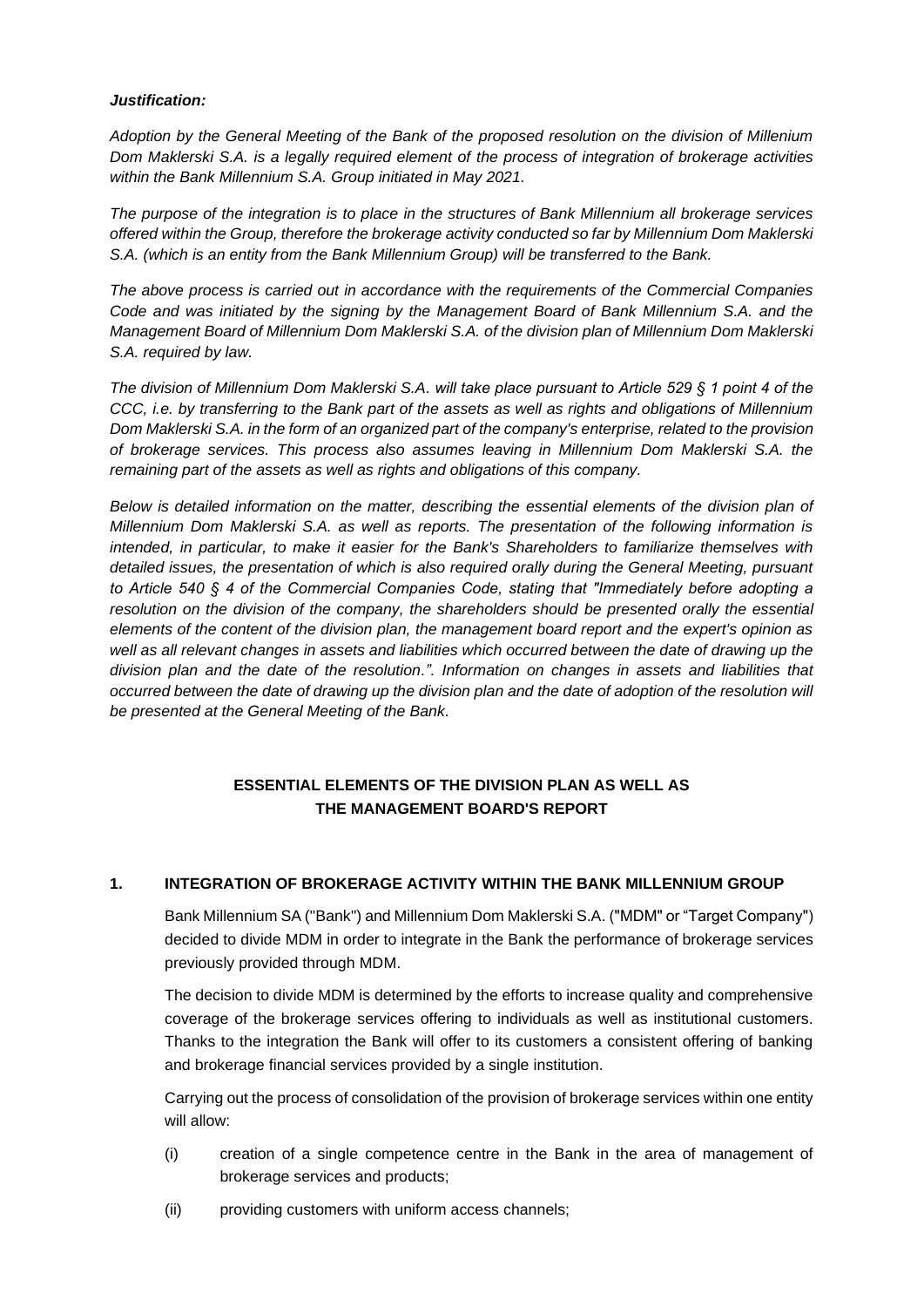- (iii) increasing the availability of brokerage services for the Bank's customers through electronic channels and using designated branches;
- (iv) increasing operational efficiency in the implementation of new solutions for customers;
- (v) simplifying the structure of brokerage activities;
- (vi) unification of processes and procedures within the Group for both customers and employees;
- (vii) a consistent approach to customers as a result of unifying the rules of their segmentation:
- (viii) integration and development of remote customer service tools to the level currently held by the Bank's customers;
- (ix) increasing market share in the area of transaction service, thanks to the promotion of brokerage services among the Bank's clients;
- (x) using the Bank's know-how and IT resources to offer services with a high degree of digitalisation;
- (xi) obtaining cost synergies, possible after the elimination of duplicate structures.

The implementation of the adopted assumptions will allow the Bank to increase the operating profitability i.a. thanks to better use of resources and potential as well as – by integrating the brokerage offer with the banking offer and implementing new products, especially mobile ones – improving customer relations. Both of these factors will make it possible to strengthen the Group's competitive position on the brokerage services market.

# **2. INTEGRATION OF BROKERAGE ACTIVITY OF MDM TO THE BANK**

On 10 May 2021, the Management Boards of the Bank and MDM signed the MDM division plan (the "Division Plan").

In accordance with the assumptions adopted by the Management Boards, the integration of MDM brokerage activities into the Bank will be carried out through the Division of the company pursuant to Article 529 § 1 point 4 of the CCC, i.e. through:

- by transferring to the Bank part of the assets as well as rights and obligations of MDM in the form of an organized part of MDM's enterprise, related to the provision of brokerage services ("Brokerage Activity"); as well as
- retaining in MDM the remaining part of the property as well as the rights and obligations of the Divided Company ("Unregulated Activities").

# ("Division").

The adopted legal model of transferring brokerage activities through division ensures the fullest possible and undisturbed continuation of activities conducted in the area of Brokerage Activity.

For this reason, the Bank and MDM decided to divide MDM in the form of division by separation pursuant to Article 529 § 1 point 4 of the CCC, as a model of integration of Brokerage Activities with the Bank, which implements the above assumptions, based on the principle of universal succession.

# **3. DIVISION PLAN**

Summarising the most important elements of the Division Plan, the following issues should be pointed out: